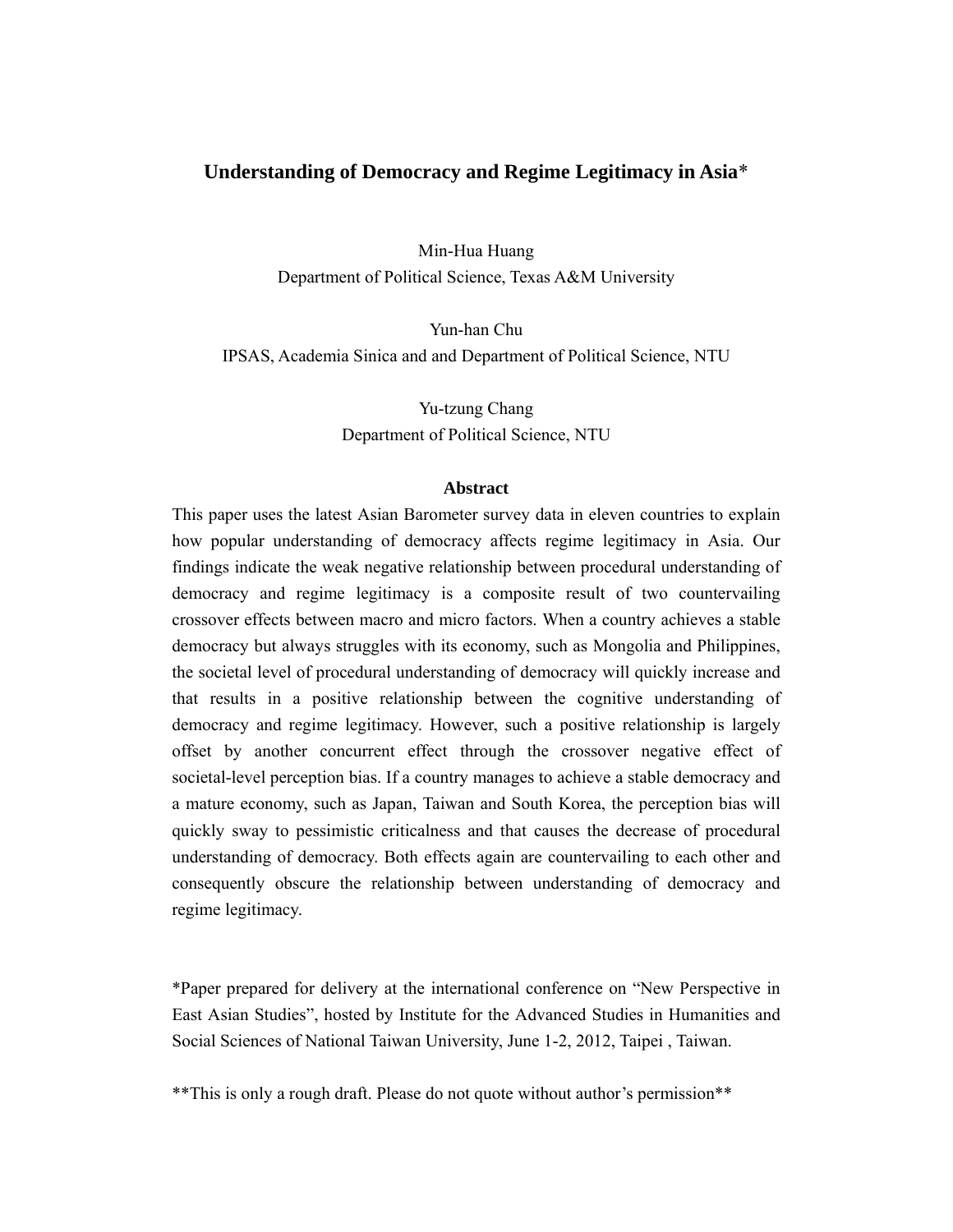#### **Understanding of Democracy and Regime Legitimacy in Asia**

Min-hua Huang Yun-han Chu Yu-tzung Chang

#### **Introduction**

A well-known puzzle in Asian countries is that people express stronger support for the idea of democracy in one-party authoritarian (China, Vietnam, Cambodia) or electoral authoritarian (Malaysia) countries than in liberal democracies, such as Japan, South Korea, and Taiwan.<sup>1</sup> This result raises a serious concern about the measurement validity of "democratic legitimacy", particularly when the survey instrument involves with the "D" word.<sup>2</sup> Some contend that this counter-intuitive finding is likely an artifact of measurement errors.<sup>3</sup> Because if we anchor the idea of democracy to the western tradition of liberal democracy, people in non-democracies cannot exactly know what democracy is given the fact that they never live in a real democracy. Therefore, their idea of democracy could embrace many other things that do not belong to liberal democracy. The measurement of democratic legitimacy in these non-democracies is rather closer to the concept of "regime legitimacy"<sup>4</sup> and their understanding of the "D" word is very different from what people have in a true democracy.

This account might explain away the counter-intuitive finding, but the whole explanation heavily relies on a strong assumption that only people in democracy can correctly understand the idea of democracy, and meanwhile, their cognitive understanding is all the same with the western tradition of liberal democracy. While this "anchoring" assumption does make a point—only those who have experiences can really understand, it is dubious according to previous survey findings. For example, people in East Asian democracies tend to emphasize the importance of

<sup>1</sup> Yun-han Chu and Min-hua Huang, "Solving an Asian Puzzle," *Journal of Democracy* **21** (October, 2010): 114-122.

<sup>&</sup>lt;sup>2</sup> Michael Bratton, "Misunderstanding Democracy? Challenges of Cross-Cultural Comparison," a paper presented at a Global Barometer Surveys Conference on "How People View and Value Democracy", hosted by the Institute of Political Science of Academia Sinica in Taipei on October 15-16, 2010.

<sup>&</sup>lt;sup>3</sup> A typical example is what Gary King claims that traditional methods in cross-national public opinion surveys often suffer from the validity problem. Gary King, Christopher J. L. Murray, Joshua A. Salomon, and Ajay Tandon, "Enhancing the Validity and Cross-Cultural Comparability of Measurement in Survey Research," *American Political Science Review* **<sup>98</sup>** (February 2004): 191-207. 4

Andrew J. Nathan, "Political Culture and Diffuse Regime Support in Asia," Asian Barometer Working Paper Series No.43, (National Taiwan University and Academia Sinica, 2007). Regarding the concept of regime legitimacy or "diffuse regime support", see David Eastern, "A Re-Assessment of the Concept of Political Support," *British Journal of Political Science* **5** (October 1975): 435-457.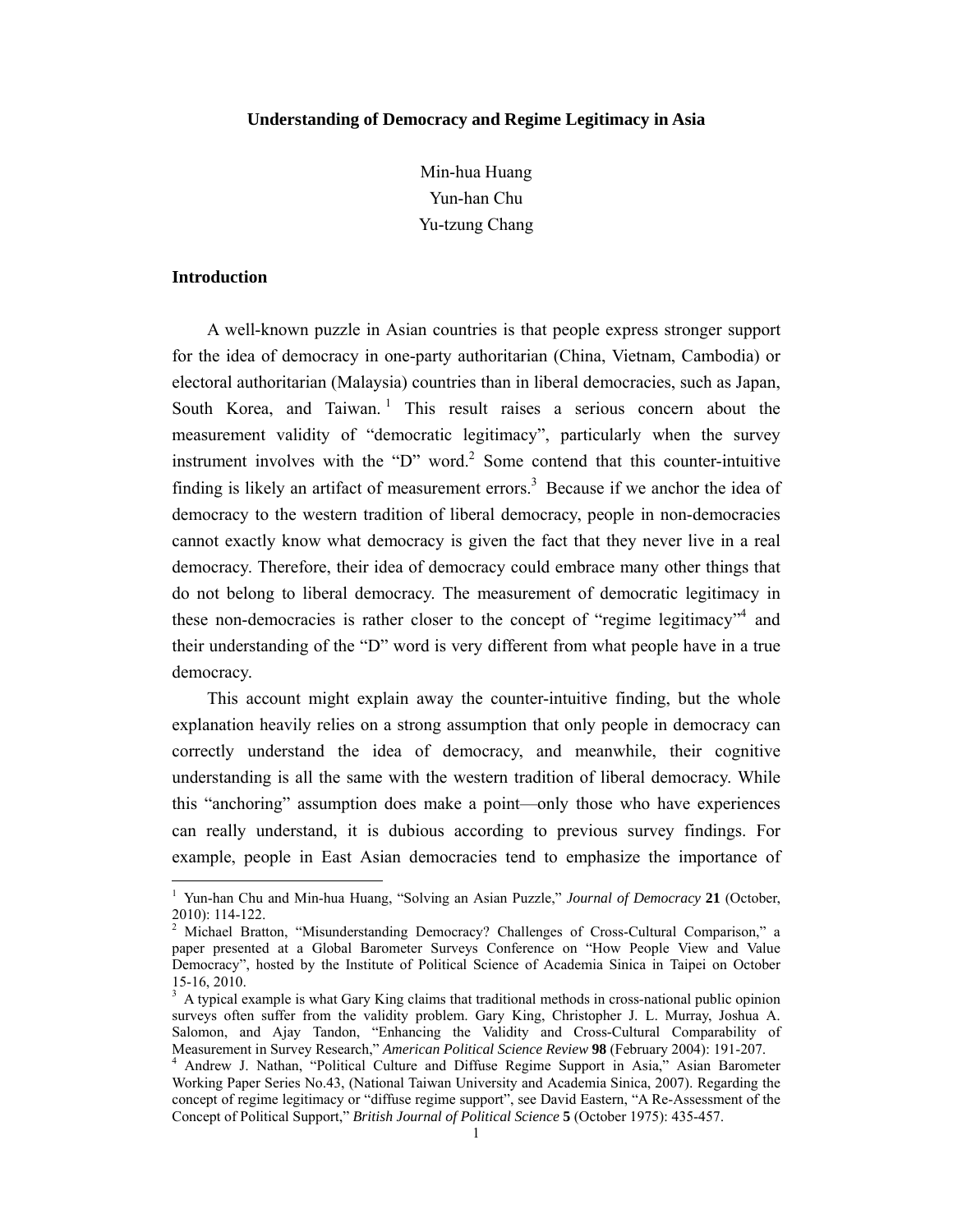economic well-beings when democracy is referred.<sup>5</sup> Furthermore, previous findings also show that people living in the same society could have very different understandings about what democracy is. $<sup>6</sup>$  Unless we have strong evidence to validate</sup> the anchoring assumption, the measurement-error explanation is still unproven.

A possible alternative is to accept a plural theory of democracy and acknowledge that people could have different understandings of democracy even if they live in the same society and share the same political experience.<sup>7</sup> No anchoring assumption is needed under this scenario, and the idea of democracy is subjectively defined on an individual basis. Then, the measurement of the "D" word can be interpreted as how strong people support the version of democracy they have in mind. Along this line of thoughts, a great debate about the meaning of democracy quickly rises between two different models of democracy: "procedure vs. substance".<sup>8</sup> Procedural democracy refers to the idea of Western liberal democracy that democracy is about establishing a political system in which the change of government is carried out through free and fair elections and the principle of "rule of law" is deeply rooted. Substantial democracy refers to a shared belief that democracy is not just about the procedure but should be about the government outputs that satisfy people's need. This point of view prioritizes the importance of the substance of democracy and believes that each country has the right to apply its own procedural arrangements that could be equally democratic as those being applied in western liberal democracies.

We can easily differentiate the two models from how the idea of regime legitimacy applies in each case. Suppose that regime legitimacy is a concept about the mutual consent between the rulers and the ruled regarding the design of the political system, including political institutions, the legal system, basic rights, and the way power is exercised.<sup>9</sup> In a democracy, people can change the government regularly via a free and fair election. Hence, the mutual consent of the rulers and the ruled will be renewed periodically and this method guarantees that every government has enough popular support, at least in the moment when the election is carried out. In a non-democracy, people do not have this regular channel to change the government,

<sup>5</sup> Yun-han Chu, Larry Diamond, Andrew J. Nathan, and Doh Chull Shin. *How East Asians View Democracy* (New York: Columbia University Press, 2008).

Doh Chull Shin and Youngho Cho, "How East Asians Understand Democracy: From a Comparative Perspective," *ASIEN* **116** (July 2010): 21-40.

<sup>&</sup>lt;sup>7</sup> For example, Shi and Lu proposes a Chinese understanding of Democracy, which originates from Confucian thoughts and the idea of "Minben". See Tianjian Shi and Jie Lu, "The Shadow of Confucisnism," *Journal of Democracy* 21 (October, 2010):123-130.

Yun-han Chu, "Sources of Regime Legitimacy and the Debate over the Chinese Model," paper presented at the conference on "The Chinese Models of Development: Domestic and Global Aspects," Co-Organized by Institute of Political Science, Academia Sinica and Department of Politics, University of Virginia and Co-sponsored by East Asian Center, University of Virginia and Office of Research, Center for International Studies, University of Virginia, November 4-5, 2011. Taipei.

<sup>9</sup> John Horton, "Political Legitimacy, Justice, and Consent," *Critical review of International Social and Political Philosophy* **15** (March 2012):129-148.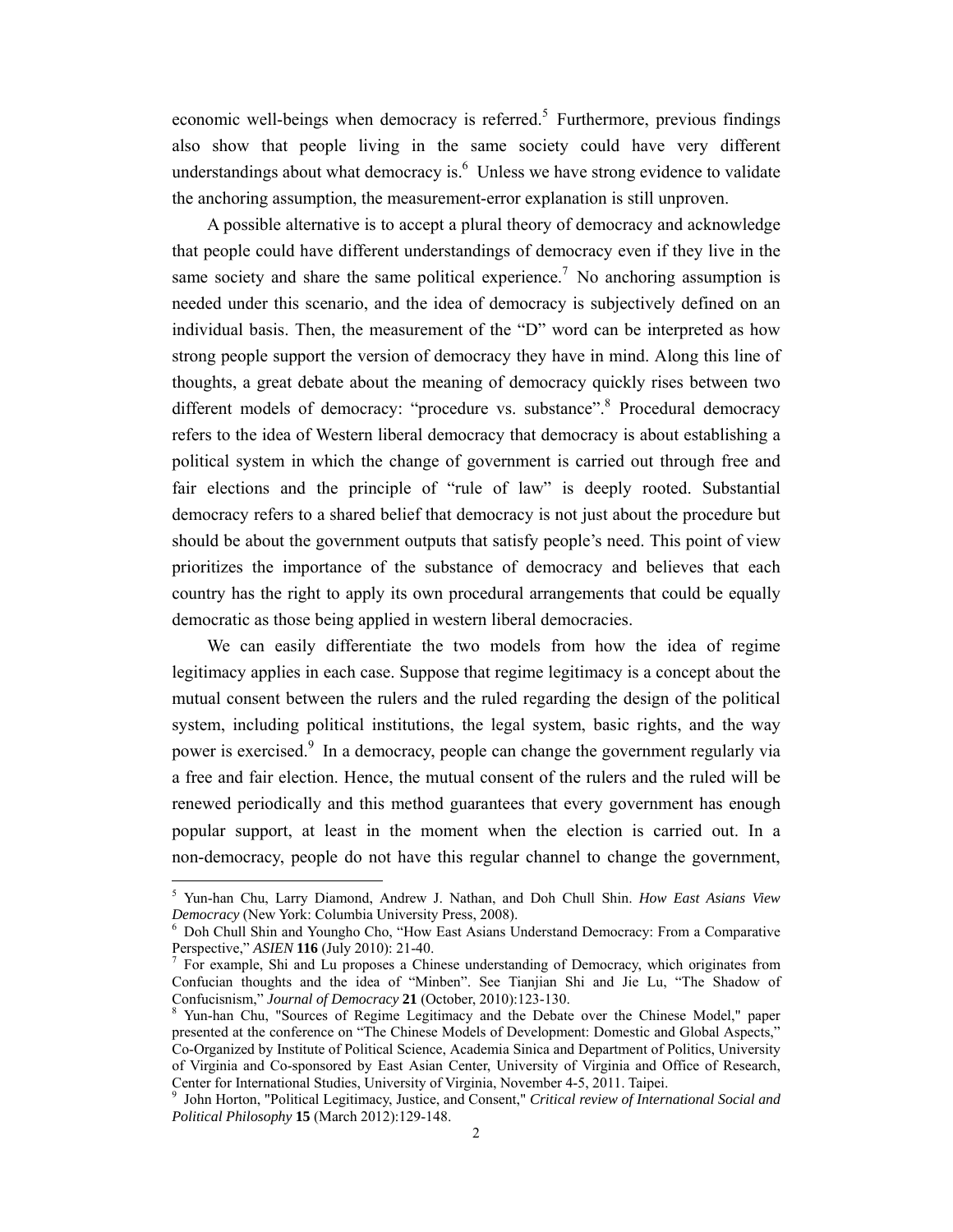and the mutual consent is very likely not existed. Given the fact that the ruled cannot but accept the incumbent power, we don't know whether people truly support the regime, or they are forced to support it.

However, even if people have a regular channel to decide the government, this fact cannot guarantee that the mutual consent always exists. While democracy should have certain institutional means to alter a government (e.g. recall) once such a mutual consent is broken, most of time it is too costly to be effective. Therefore, people do not have that much power as they thought when the incumbent government fails to meet their expectations. The case could be even worse since sometimes no candidate can make a real difference to satisfy people's need. Under this situation, a political system can be highly evaluated by the criterion of procedural democracy, but definitely poorly rated according to the idea of substantial democracy. Likewise, if a government can highly respond to people's need but sometime abuses its power to compromise the procedural integrity, such a political system can be highly evaluated in view of substantial democracy but poorly rated by the standard of procedural democracy.

By juxtaposing the models of procedural democracy and substantial democracy, we argue that the source of regime legitimacy can originate from procedural as well substantial dimensions. Of course, we are aware that non-democracy by definition is at odds with the idea of procedural democracy. However, this does not prevent the case that people possess a cognitive understanding of procedural democracy in a non-democracy. In this paper, we will use the latest Asian Barometer survey data in eleven countries to explain how popular understanding of democracy affects regime legitimacy. Our findings indicate the weak negative relationship between procedural understanding of democracy and regime legitimacy is a composite result of two countervailing crossover effects between macro and micro factors. When a country achieves a stable democracy but always struggles with its economy, such as Mongolia and Philippines, the societal level of procedural understanding of democracy will quickly increase and that results in a positive relationship between the cognitive understanding of democracy and regime legitimacy. However, such a positive relationship is largely offset by another concurrent effect through the crossover negative effect of societal-level perception bias. If a country manages to achieve a stable democracy and a mature economy, such as Japan, Taiwan and South Korea, the perception bias will quickly sway to pessimistic criticalness and that causes the decrease of procedural understanding of democracy. Both effects again are countervailing to each other and consequently obscure the relationship between understanding of democracy and regime legitimacy.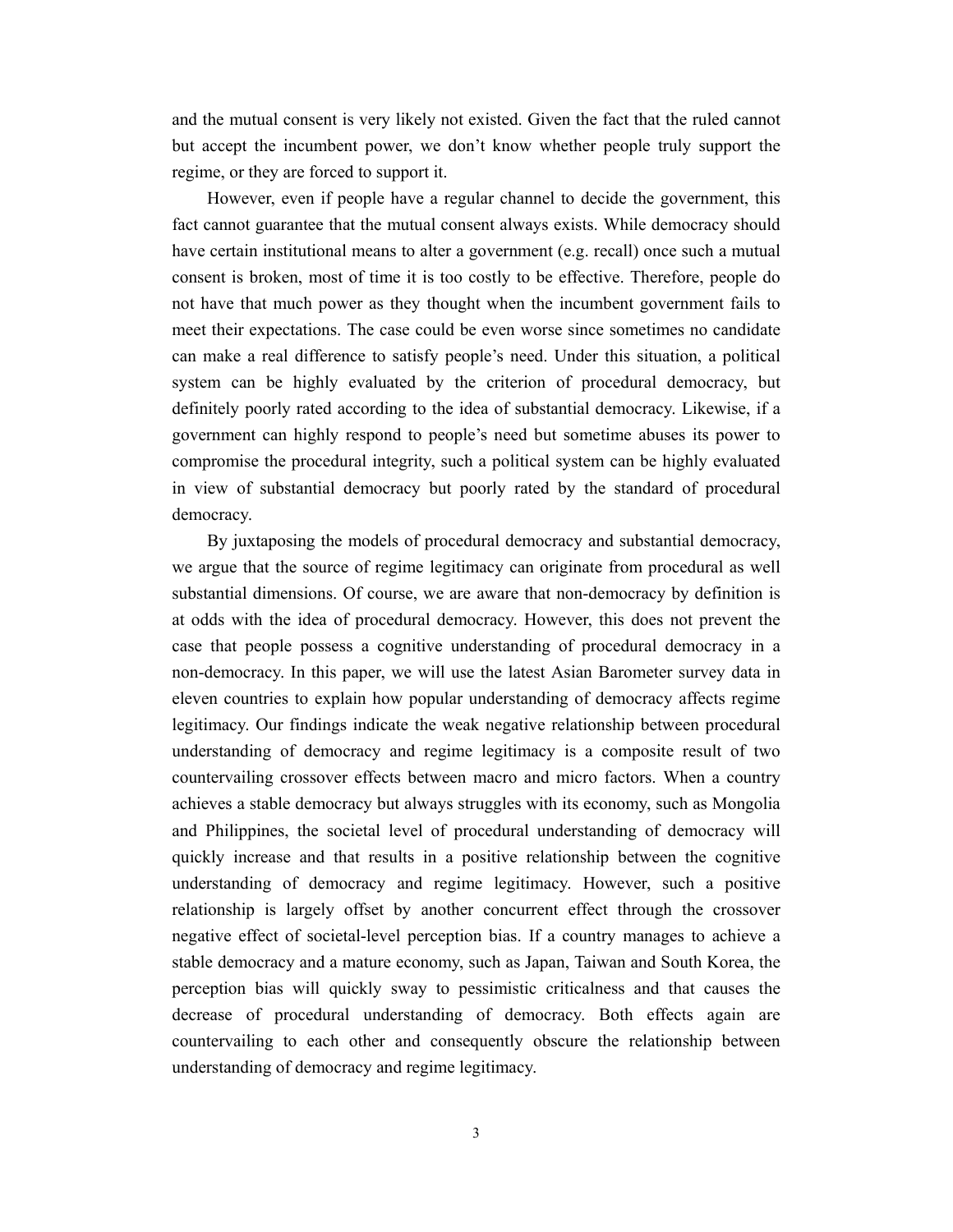#### **A Brief Literature Review**

Previous studies on regime legitimacy, especially from the empirical point of view, can be summarized into four theoretical perspectives. The first is a rationalist argument that people is likely to generate an anti-systematic view toward the incumbent regime if the undergoing economic hardship is too painful to bear.<sup>10</sup> Regime legitimacy to large extent is associated with the incumbent government's economic performance. Typical examples can found in the post-communist states, where political instability is closely related to devastating economic problems.<sup>11</sup> In fact, Asian authoritarian regimes like Singapore often criticize Taiwan's democracy with such a perspective. This reflects the belief that maintaining economic prosperity could win people's support even at the cost of sacrificing civil liberty and political freedom.

The second school of thoughts is also a rationalist perspective, but it focuses on the political aspect and believes that whether people are supportive of the regime is related to their satisfaction toward the provision of political goods.<sup>12</sup> Unlike the materialist concept of economic goods, political goods refer to those goals associated with good governance, and most of the time these goals are political or ideational, such as rule of law, control of corruption, political competition, accountability, responsiveness, equality, freedom, and political participation.<sup>13</sup> While the actual performance of governance can be evaluated through certain objective criteria, previous findings found that it is what people perceive rather than those objective indicators that matters to regime legitimacy.<sup>14</sup>

Culturalists argue that regime legitimacy is built on the foundation that is more ideological and intangible such as value system or culture.<sup>15</sup> They argue that these

<sup>&</sup>lt;sup>10</sup> Leonardo Morlino and Jose Montero, "Legitimacy and Democracy in Southern Europe," in N. Diamondouros, H.J. Puhle and R. Gunther (eds.), *The Politics of Democratic Consolidation: Southern Europe in Comparative Perspective*, pp. 231-260. (Baltimore: Johns Hopkins University Press, 1995); Larry Diamond, "Economic Development and Democracy Reconsidered," *American Behavioral Scientist* **35**(March 1992): 450-499; Frederick D. Weil, "The Sources and Structure of Legitimation in Western Democracies: A Consolidated Model Tested with Time-Series Data in Six Countries Since World War II," American Sociological Review 54 (October 1989): 682-706.

<sup>&</sup>lt;sup>11</sup> Fatos Tarifa and Bas de Gaay Fortman, "Vulnerable Democracies: The Challenge of Legitimacy in Post-Communist Systems," Journal of Social Science 2 (April/July 1998): 211-219.

<sup>&</sup>lt;sup>12</sup> Yun-han Chu, Min-hua Huang, and Yu-tzung Chang, "Quality of Democracy and Regime Legitimacy in East Asia," paper presented at the conference on "The State of Democratic Governance in Asia," organized by Program for East Asia Democratic Studies of the Institute for Advanced Studies in Humanities and Social Sciences, National Taiwan University, and co-sponsored by The Asia Foundation and Institute of Political Science at Academia Sinica, June 20-21, 2008, Taipei, Taiwan.

<sup>&</sup>lt;sup>13</sup> Larry Diamond and Leonardo Morlino, Assessing the Quality of Democracy (Baltimore: Johns Hopkins University Press, 2005), pp. x-xi.

<sup>14</sup> Min-hua Huang, "Popular Discontent, Divided Perceptions, and Political Polarization in Taiwan," *International Review of Sociology* **21** (July, 2011): 413-432.<br><sup>15</sup> Andrew J. Nathan, "Political Culture and Diffuse Regime Support in Asia".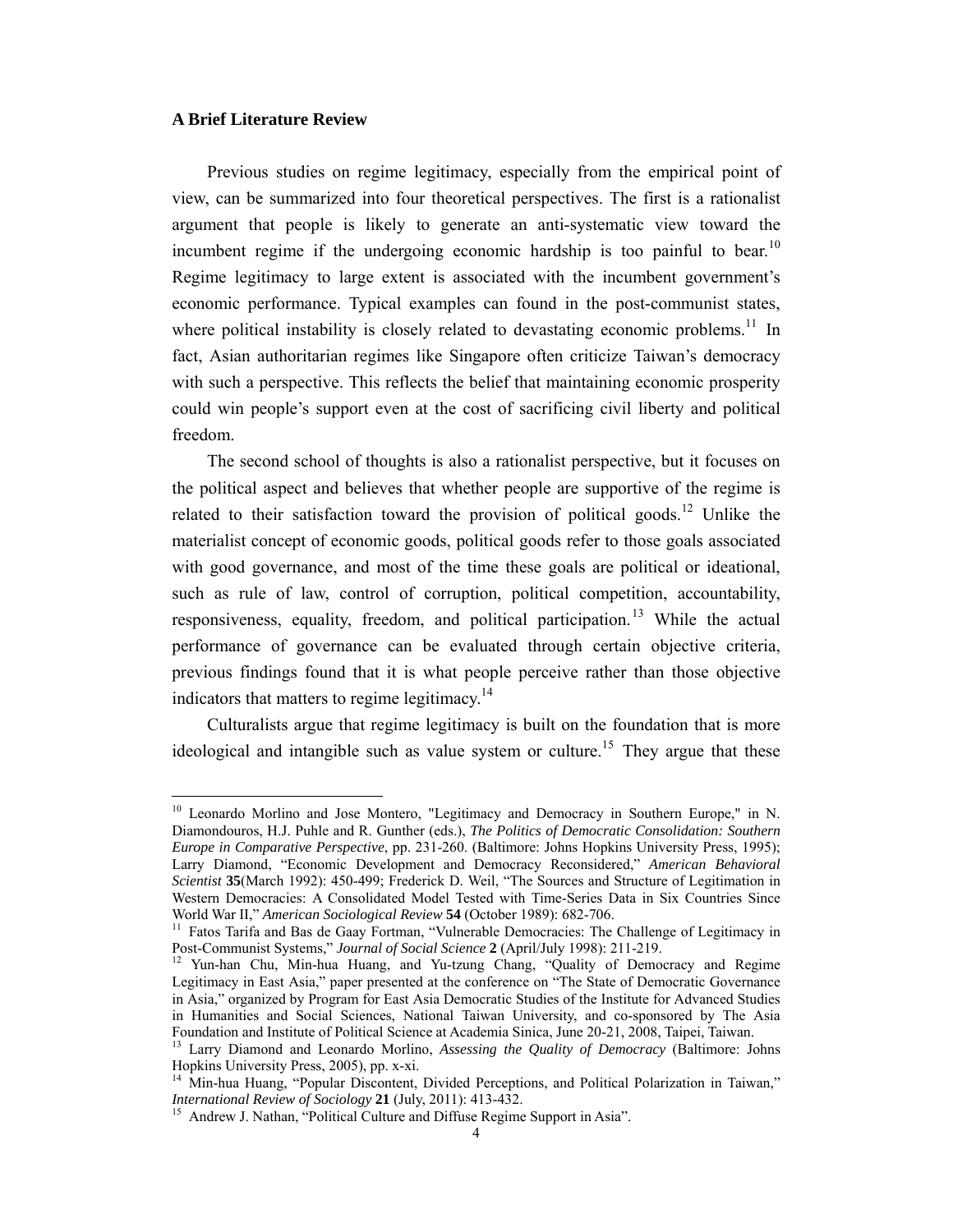cultural factors are established through a long period of time and they continue exerting great influence on regime legitimacy. For example, in the Muslim society, the Koran provides an overarching source of political legitimacy to traditional as well as modern Islamic polities. In East Asian countries, Confucianism provides the bedrock of the value system that supports various types of regimes, ranging from one-party authoritarian China, electoral authoritarian Singapore, to liberal democratic Taiwan and South Korea. These cultural factors differ from psychological factors in two aspects. First, they possess certain idiosyncrasy that bounded within specific spatial-temporal domains, such as Confucianism in the East Asian society. Second, those factors are always identified with the societal-level characteristics and rarely defined by individual behaviors or attitudes. For instance, honoring filial piety is a typical characteristic of Confucianism, but simply having this characteristic does not make a society Confucian-like.

 Scholars believe that cognitive factors have a great impact on regime legitimacy belong to the last theoretical school.<sup>16</sup> As just explained, a cognitive factor is usually defined with a psychological feature, such as psychological involvement in politics, cognitive understanding of democracy, and perception bias of government performance. And more importantly, these factors can be defined on the individual basis without binding with a particular value system or historical context. For example, political scientists find that psychological involvement in politics reflects how people care about politics and whether they think they can make a difference in politics (political efficacy). This psychological feature can greatly influence regime legitimacy since people tend to participate in something they support but show an apathetic attitude if they do not agree with.

 Except for the above perspectives, previous research also finds that the "D" word as a social desirable concept is often associated with regime legitimacy. In fact, the "D" word has already become a superficial term, and thus, the satisfaction toward "democracy" might actually mean a positive response toward the political authority. Such a superficial response can be easily found not just in the "D" word item, but also appears in background variables such as education.<sup>17</sup> Therefore, it is important to add the "D" word variable as well as other background variables as the control predictors when we conduct a multiple-regression analysis.

In the following sections, we use the label of economic, political, cultural, and

<sup>&</sup>lt;sup>16</sup> Harrell R. Rodgers, Jr., "Toward Explanation of the Political Efficacy and Political Cynicism of Black Adolescents: An Exploratory Study, " *American Journal of Political Science*, **18**(May, 1974): 257-282. Steven E. Finkel, "Reciprocal Effects of Participation and Political Efficacy: A Panel Analysis," American. Journal of Political Science 29(November 1985) : 891-913.

<sup>&</sup>lt;sup>17</sup> Yun-han Chu and Min-Hua Huang. "Typological Analysis of Democratic Legitimacy." In Zhenglai Deng and Sujian Guo (Eds.), *Reviving Legitimacy: Lessons for and from China*. (Lanham: Lexington: Rowman & Littlefield, 2011): 1-14.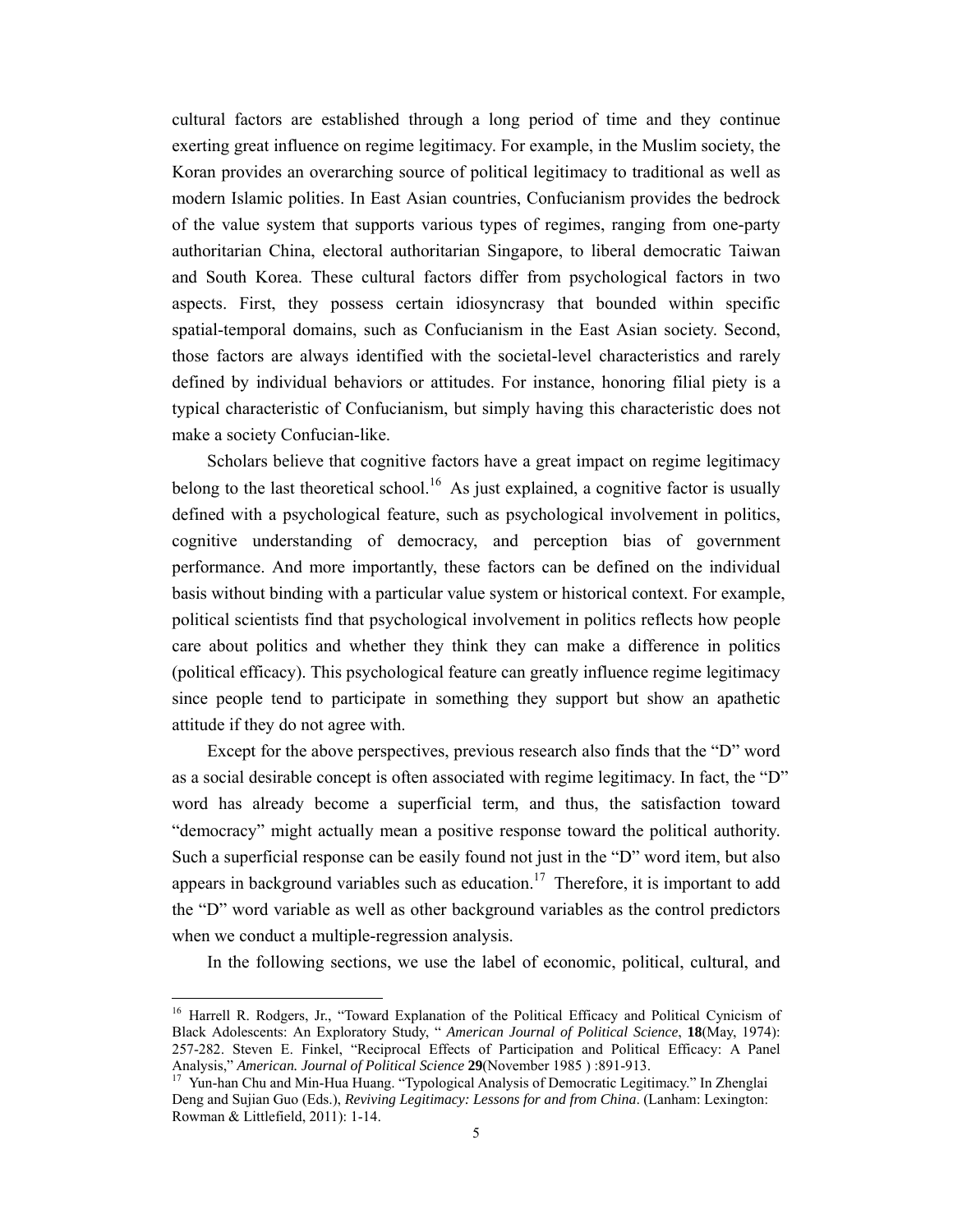cognitive factors when discussing the variables for the four theoretical perspectives. The previous two can be further merged into a rationalist category, and the latter two are combined into an ideationalist category.

#### **Macro-level Findings and Possible Explanations**

We first investigate the macro-level relationship between regime legitimacy and understanding of democracy. In the latest Asian Barometer Surveys, two newlydesigned batteries are added to capture both concepts, respectively. For regime legitimacy, ABS designs five questions to measure *Diffuse Regime Support* as follows:

- q80. Over the long run, our system of government is capable of solving the problems our country faces.
- q81. Thinking in general, I am proud of our system of government.
- q82. A system like ours, even if it runs into problems, deserves the people's support.
- q83. I would rather live under our system of government than any other that I can think of.
- q84. Compared with other systems in the world, would you say our system of government works fine as it is, needs minor change, needs major change, or should be replaced?

The answer to each of the questions is a four-point scale and we recode the answers in a way that "4" means the strongest positive response and "1" means the least. We conduct an IRT factor analysis and extract a factor score by Mplus 6. The same method is applied to other variables that involve with multiple indicators. Regarding the instruments that apply to *Procedural Understanding of Democracy*, ABS designs four questions and each contains four statements that specifically link to the ideas of "social equity", "good government", "norms and procedures", and "freedom and liberty". Respondents are asked to pick only one of them in each question to show what they think as the most essential characteristic of a democracy. To simplify the measurement, we combine the dimensions of "social equity" and "good government" to indicate "substantial understanding of democracy", and the dimensions of "norms and procedures" and "freedom and liberty" are merged to mark "procedural understanding of democracy". The specific statements for each question are listed below:

- q85. (1) Government narrows the gap between the rich and the poor. (social equity)
	- (2) People choose the government leaders in free and fair election. (norms and procedures)
	- (3) Government does not waste any public money. (good government)
	- (4) People are free to express their political views openly. (freedom and liberty)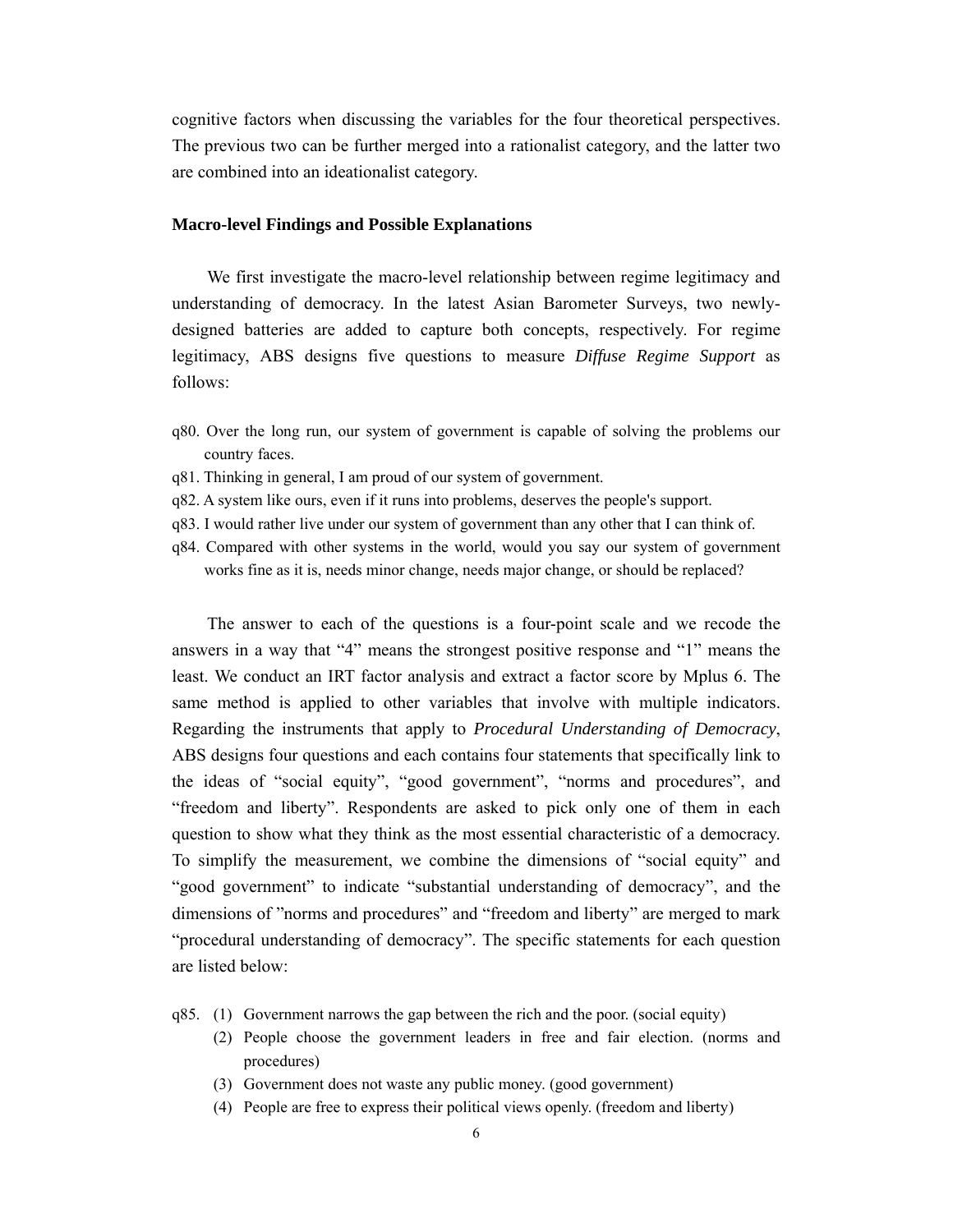- q86. (1) The legislature has oversight over the government. (norms and procedures)
	- (2) Basic necessities, like food, clothes and shelter, are provided for all. (social equity)
	- (3) People are free to organize political groups. (freedom and liberty)
	- (4) Government provides people with quality public services. (good government)
- q87. (1) Government ensures law and order. (good government)
	- (2) Media is free to criticize the things government does. (freedom and liberty)
	- (3) Government ensures job opportunities for all. (social equity)
	- (4) Multiple parties compete fairly in the election. (norms and procedures)
- q88. (1) People have the freedom to take part in protests and demonstrations. (freedom and liberty)
	- (2) Politics is clean and free of corruption. (good government)
	- (3) The court protects the ordinary people from the abuse of government power. (norms and procedures)
	- (4) People receive state aid if they are unemployed. (social equity)

Each answer after being recoded becomes a dichotomized response: "1" for procedural understanding and "0" for substantial understanding. We also apply an IRT factor analysis to form a factor scale and complete the measurement.

|                 | Diffuse Regime<br>Support | Procedural<br>Understanding<br>of Democracy | Latest Democracy<br>Established at<br>(Polity IV) | Perceived<br>Household<br>Evaluation |
|-----------------|---------------------------|---------------------------------------------|---------------------------------------------------|--------------------------------------|
| Japan<br>Taiwan | $-464$<br>$-.307$         | $-.061$<br>$-.018$                          | 1952<br>1992                                      | 3.10<br>3.07                         |
| Korea           | $-.524$                   | .033                                        | 1988                                              | 2.49                                 |
| Mongolia        | $-.222$                   | .099                                        | 1992                                              | 2.07                                 |
| Philippines     | $-182$                    | .126                                        | 1987                                              | 2.40                                 |
| Thailand        | .386                      | $-.049$                                     | 1992-2005                                         | 2.80                                 |
| Indonesia       | .042                      | .023                                        | 1999                                              | 2.65                                 |
| Singapore       | .236                      | $-.026$                                     | Never                                             | 3.05                                 |
| Malaysia        | .265                      | .032                                        | 2008                                              | 2.82                                 |
| China           | .073                      | $-.009$                                     | Never                                             | 3.08                                 |
| Vietnam         | .586                      | $-.066$                                     | Never                                             | 2.75                                 |

**Table 1 Macro Data Related to Diffuse Regime Support** 

Note: Entries are weighted country means for *Diffuse Regime Support*, *Procedural Understanding of Democracy*, and *Perceived Household Evaluation*. The former two are factor scores, and the latter one is a four-point scale. We use the Polity IV dataset measure the status of democracy. If the polity score is equal or above 6, we code the status as a democracy. Otherwise, it is coded as a non-democracy.

To conduct a macro-level analysis, we aggregate the two factor scores by countries as presented in the left two columns of Table 1. At first glance, we find that democracies tend to have lower diffuse regime support. This finding coincides with the previous counter-intuitive one that people in democracies have lower support for the idea of democracy than in non-democracies. However, our measurement of diffuse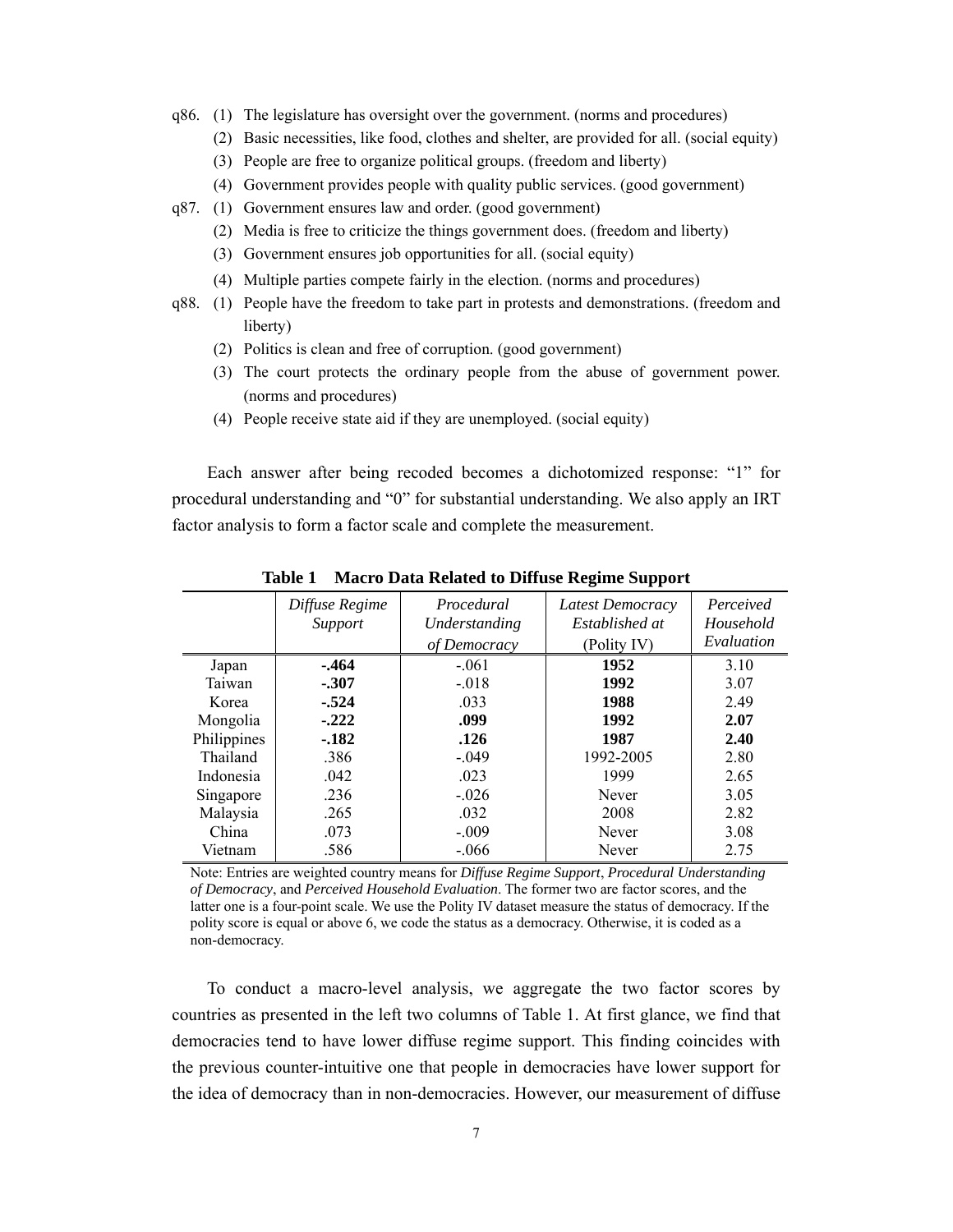regime support does not contain the "D" word, and hence, the account of measurement error cannot explain away our finding this time. On the other hand, we see that most of Asian countries tend to have a substantial understanding of democracy except Mongolia and Philippines. This finding is somewhat different from our expectation since understanding of democracy in Japan, Taiwan, and South Korea is leaning toward substantial rather than procedural. This empirical evidence greatly reduces the plausibility of the anchoring assumption since people's understanding of democracy may not be in accord with the regime type under which they live.





The scatter plot of the two macro variables reveals an interesting relationship between understanding of democracy and regime legitimacy. In terms of the bivariate correlation, while the magnitude -.451 is quite salient, the sample size is too small to make the result significant. In fact, if this negative relationship is significant, it suggests that procedural understanding of democracy is associated with less regime legitimacy. This finding is completely contrary to the conventional wisdom that the advantage of democracy is to gain political legitimacy through people's participation in elections. Furthermore, if we exclude Mongolia and Philippines, this negative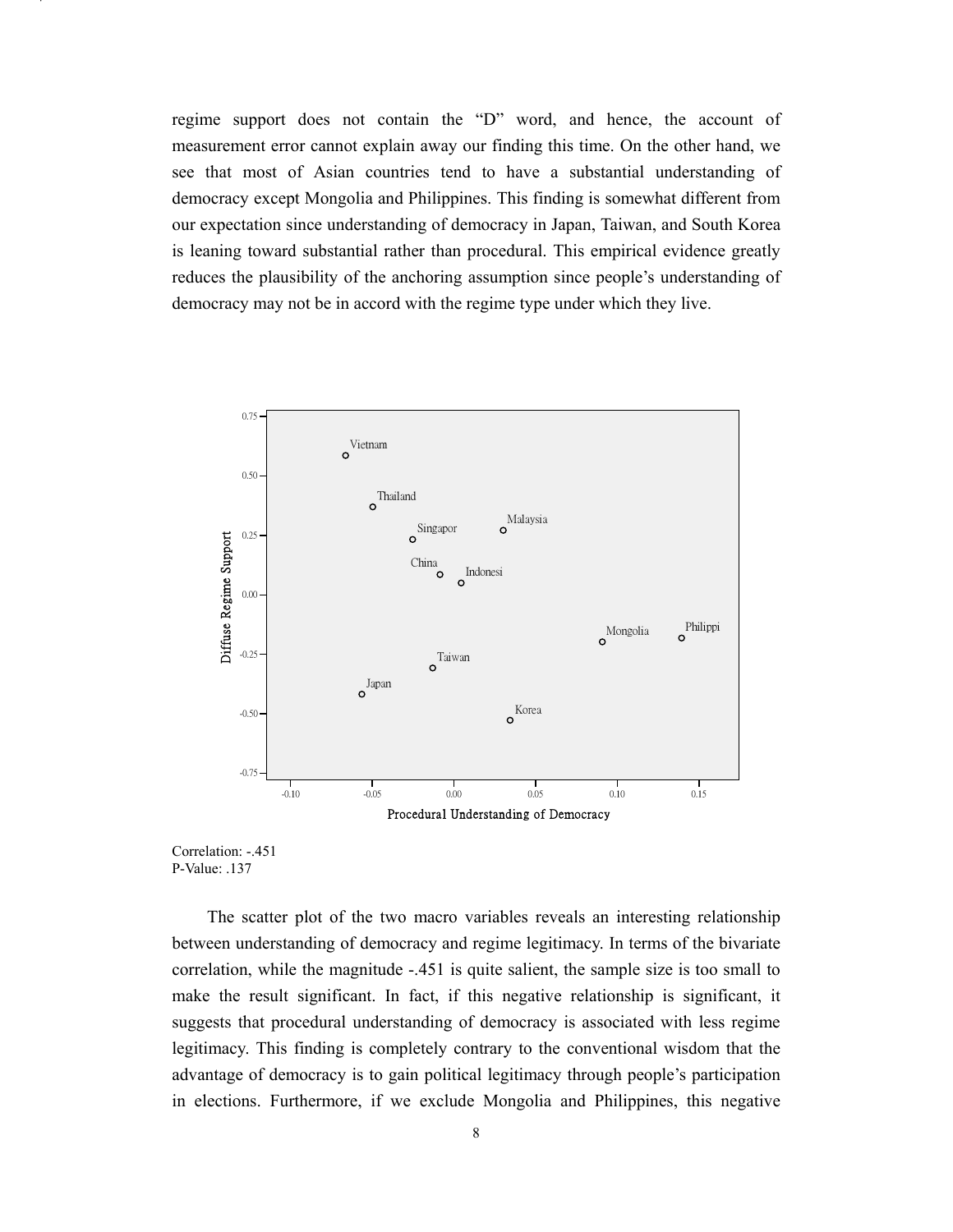relationship will further diminish and the two variables seem mutually independent.

We explore other macro-level variables and find that Figure 1 might be easier to explain if we cluster the cases into three groups: (1) non-democracy or emerging democracy in which the democratic regime is younger than twenty years, such as China for the former and Indonesia for the latter (2) stable democracy with a struggling economy, such as Mongolia and Philippines (3) stable democracy with an mature economy, such as Japan, Taiwan, and South Korea. As Table 1 make evident, we define stable democracy if the latest democratic regime has lasted for two decades or longer, and the five stable countries all score lower in regime legitimacy.<sup>18</sup> Such a coincidence also happens when we correlate *Procedural Understanding of Democracy* with *Perceived Household Evaluation*. Mongolia and Philippines are the two countries where people have the worst perceived household economic rating and meanwhile have the highest measures of procedural democracy than other countries.





Correlation: -.781 P-Value: .002

We would like to emphasize both relationships by presenting the two scatter plots in Figure 2 and 3. In Figure 2, the bivariate correlation is -.781 with a very significant p-value .002. This suggests that the cognitive understanding of democracy will move to the substantial end if people are generally content with their economic

We define a democracy if its polity score (in Polity IV dataset) is equal or larger than 6.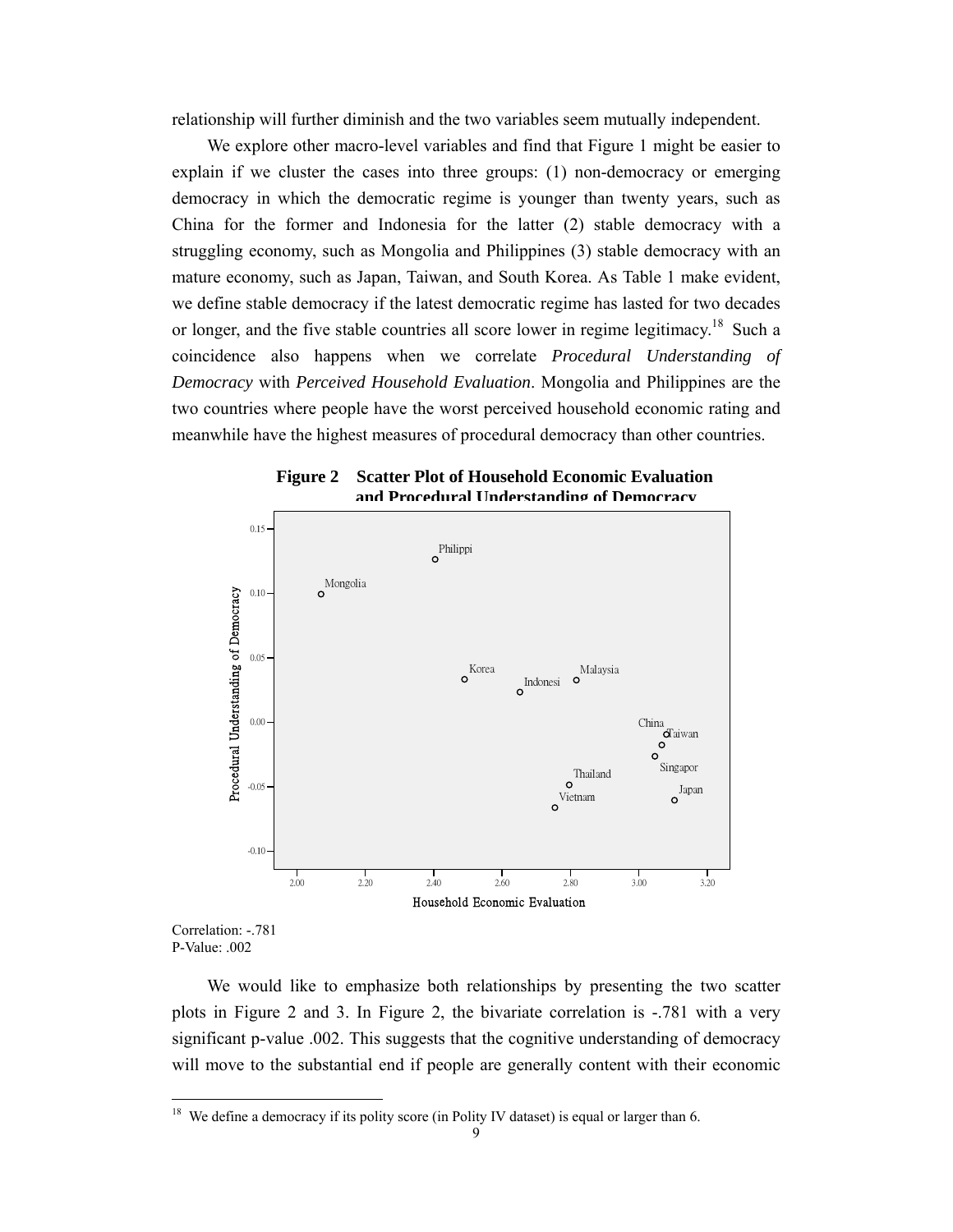situation. Meanwhile, Figure 3 shows that the negative correlation between *Level of Democracy* (reversed Freedom House Rating) and *Diffuse Regime Support* is even stronger given that the result is -.880 with a p-value .000.





Correlation: -.880 P-Value: .000

With the findings as Figure 2 and 3 show, we can conclude Figure 1 with a possible explanation that the force of democratization reduces regime legitimacy and the force of failed economic modernization paradoxically drives stronger procedural understanding of democracy. The trajectory of evolution can be explicated from a non-democracy or an emerging democracy in the first cluster. When a country is still non-democratic or its democratic experience is fairly young, regime legitimacy can hardly originate from the success of running a procedural democratic system. Instead, the usual case is that the incumbent government pursues economic performance to legitimize their governing power. All of countries in the first cluster show this characteristic and most of them are witnessing a booming economy in recent years. As democratization proceeds and becomes stable, the success or failure of the economic modernization will determine whether people will incline to have a procedural or substantial understanding of democracy. For those countries which succeed in economic modernization, since democracy and economy both reach a mature level,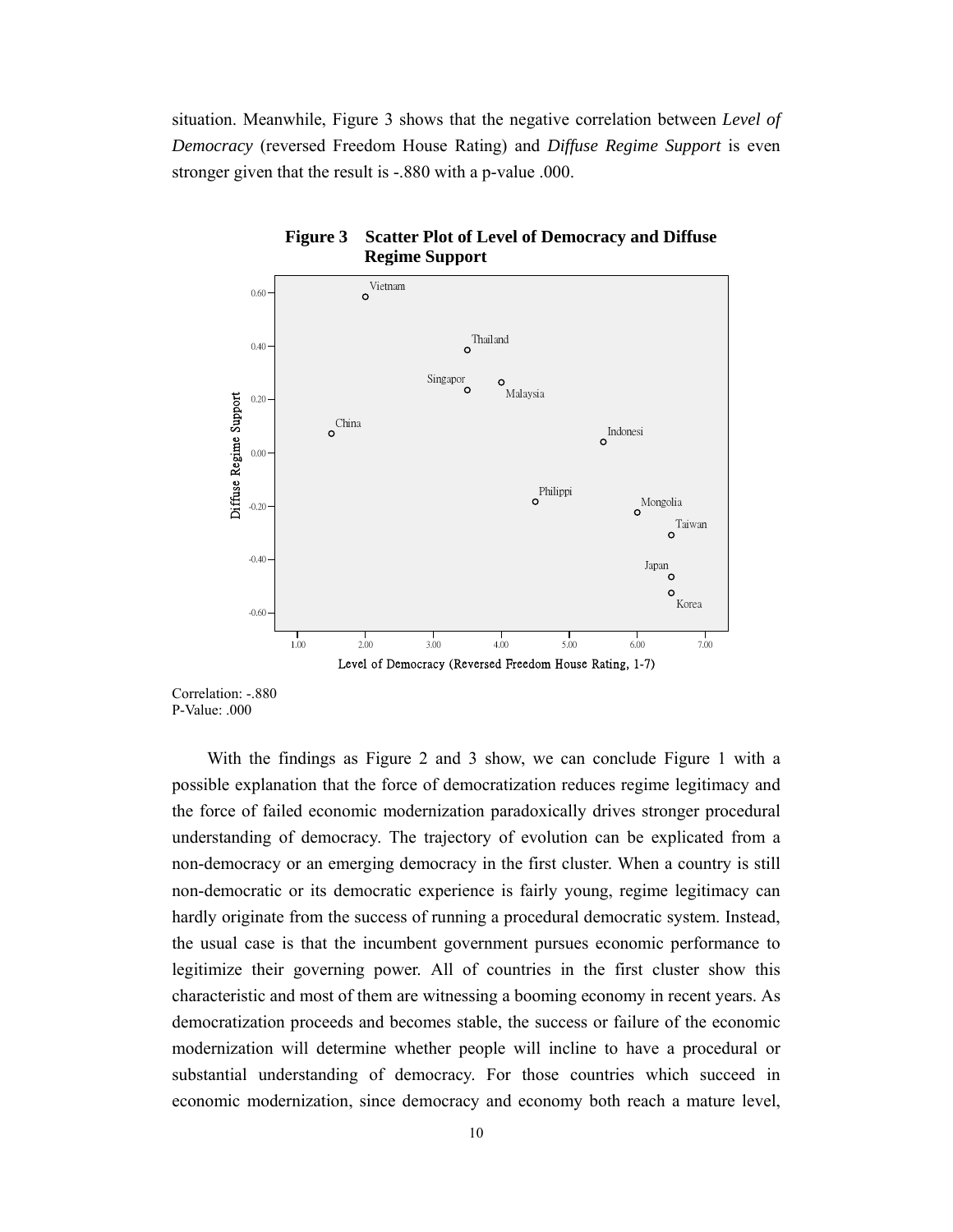people are no longer satisfied with having a stable democracy or established economy. They will become more and more critical in political as well as economic affairs, particularly when the government for a long time fails to handle many protracted socio-economic or political issues such as income inequality, unemployment, and political gridlock. These problems gradually wear down people's trust in political institutions, and therefore, regime legitimacy can hardly bounce back to the level when the country was still under the authoritarian rule, where the high regime legitimacy is very likely a man-made result given the lack of political freedom. On the other hand, if the democracy successfully remains stable but economic modernization fails to achieve a mature level, people tend to divert their cognitive dissonance by adjusting their understanding of democracy to the procedural end. In this sense, the reason that explains why people tend to possess a substantial understanding in a non-democracy or emerging democracy is the same as the one that explains why people tend to have a procedural understanding in a stable democracy with a troubled economy. Instead of being more critical, they become more lenient and choose to adjust their understanding of democracy in accord to what the incumbent regime can provide.

|             | Current Economic<br>Evaluation | Household Economic<br>Evaluation | Perception Bias |
|-------------|--------------------------------|----------------------------------|-----------------|
| Japan       | $-1.04$                        | 0.41                             | $-1.46$         |
| Taiwan      | $-0.53$                        | 0.37                             | $-0.90$         |
| Korea       | $-0.70$                        | $-0.31$                          | $-0.39$         |
| Thailand    | $-0.16$                        | 0.05                             | $-0.21$         |
| Indonesia   | $-0.07$                        | $-0.12$                          | 0.05            |
| Singapore   | 0.58                           | 0.35                             | 0.23            |
| Philippines | $-0.05$                        | $-0.41$                          | 0.37            |
| Malaysia    | 0.48                           | 0.07                             | 0.41            |
| China       | 0.90                           | 0.39                             | 0.52            |
| Mongolia    | $-0.27$                        | $-0.81$                          | 0.54            |
| Vietnam     | 0.92                           | 0.00                             | 0.92            |

**Table 2 Perception Bias in Economy** 

Note: Entries are normalized score of current economic evaluation and household economic evaluation. Perception Bias is defined as the difference of the two scores. Negative perception bias indicates "criticalness", and positive perception bias indicates "leniency".

If the above explanation is correct, we should be able to observe "criticalness" for the countries which achieve the status of stable democracy and mature economy. To measure the criticalness, we adopt the household economic evaluation as an indicator that reflects respondent's impartial view of economy and the current economic evaluation (by referring the country as a whole) as an indicator that shows how people perceive the economy. By normalizing two indicators and subtracting the former from the latter, we can derive a measurement of perception bias. A positive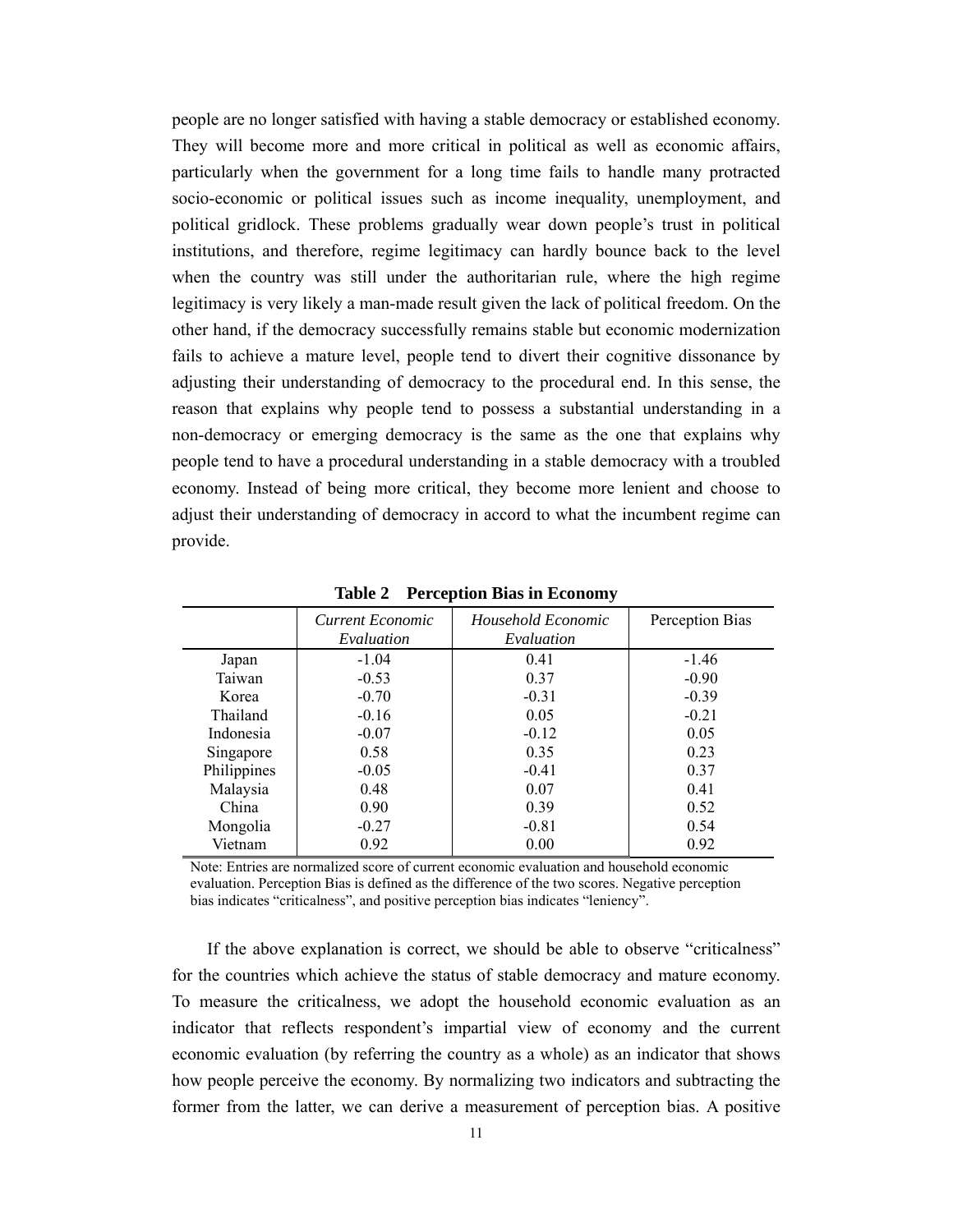number indicates "criticalness" toward the economic evaluation, and a negative one indicates "leniency". As Table 2 makes evidence, Japan, Taiwan, and South Korea are far more critical than the rest of the Asian countries. This finding further reinforces our proposed explanation to the macro-level findings presented in Figure 1.

#### **Micro-level Explanations**

Our macro analysis suggests that various sources of factors can simultaneously affect regime legitimacy. They include cognitive factors such as procedural understanding of democracy and perception bias, political factors such as level of democracy, and economic factors such as household economic evaluation. These factors do not exhaust all the possible causes, and they do have corresponding counterparts in the micro level which might explain why people support the current regime. In this section, we intend to conduct a micro-level analysis and identify the micro foundation of regime legitimacy in eleven Asian countries where ABS conducted surveys between 2010 and 2012.

The dependent variable is *Diffuse Regime Support*, and we have explained the measurement issue in the last section. The major explanatory variables can be categorizes into three general groups. The first group contains variables in the ideational category, such as the cognitive and cultural factors. Specifically, we include *Procedural Understanding of Democracy*, *Psychological Involvement in Politics*, and *Perception Bias (leniency)* for the cognitive factors and *Traditional Social Value* and *Democratic Orientation* for the cultural factors. The concept of *Procedural Understanding of Democracy* has been discussed earlier. *Psychological Involvement in Politics* intends to capture the degree that people are concerned and interested in political affairs. *Perception Bias (leniency)* measures how people overrate the national economic situation. A positive score indicates a lenient perception bias, and a negative one suggests a critical perception bias. *Traditional Social Value* intends to measure the traditional point of view regarding people's value system. *Democratic Orientation* taps into the liberal democratic values without mentioning the "D" word.

The second group comprises the political and economic factors in the rationalist explanation. The political factor includes *Responsiveness* and *Current Regime Evaluation*. Both intend to capture how people evaluate the government performance in the political aspect. The economic factor includes *Overall Economic Evaluation* and *Household Economic Satisfaction*. The former asks the respondent to evaluate the overall economic condition of the country now, and the latter asks whether people are satisfied with their household income. While both are somewhat subjective, *Overall Economic Evaluation* is more subjective than *Household Economic Satisfaction* since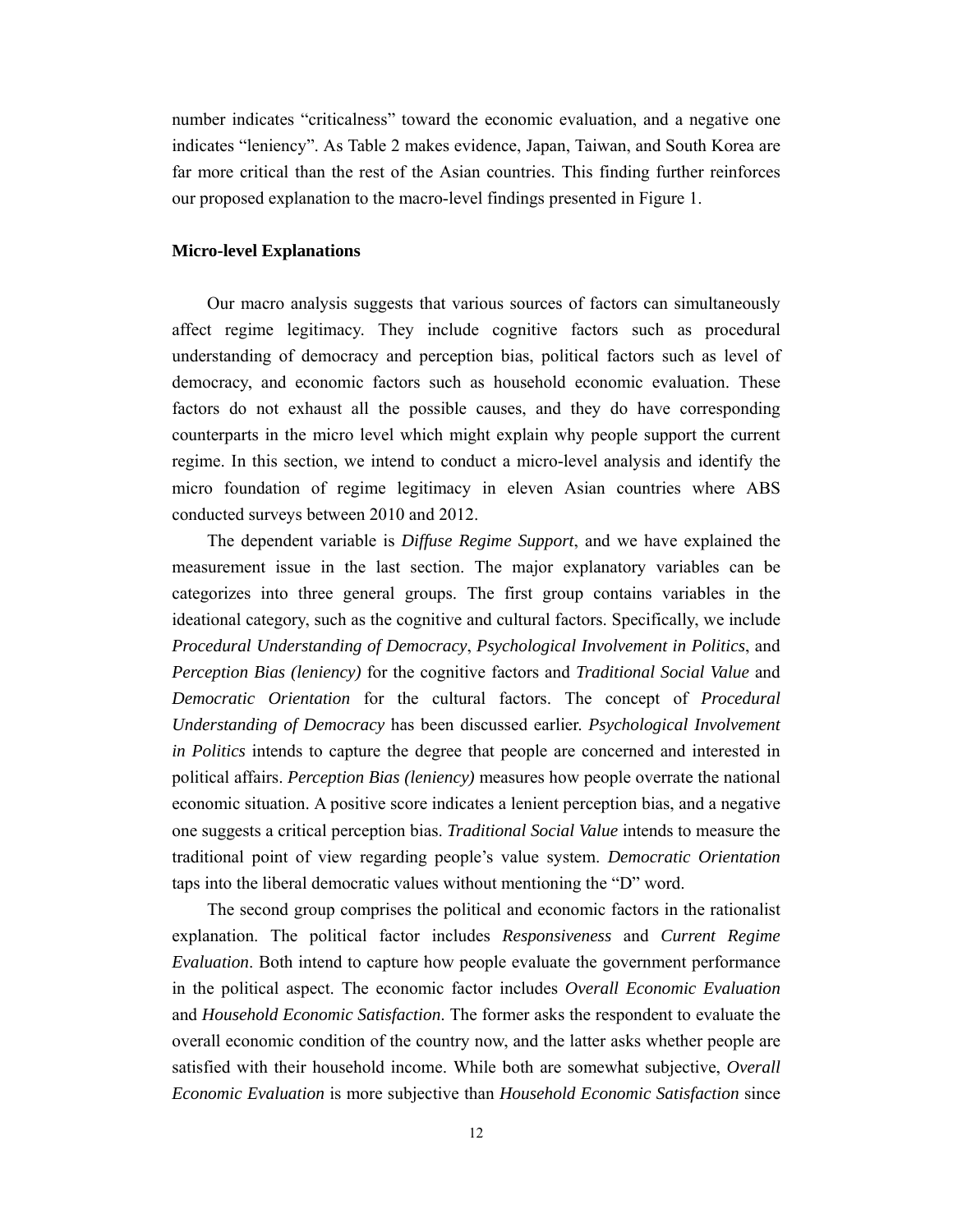the referent in the former question is less clear than the latter.

The third group is about control variables, and we intend to control the "D" word measurement, background variables, and country dummies. Regarding the "D" word, *Satisfaction of Democracy* is a concept related to an overall assessment about the current regime. Background variables includes three basic demographic variables, *Education*, *Gender (Male)*, and *Age*. The addition of country dummies is to tease out country-level variations. Japan is set as the default category.

Given that the dependent variable is a continuous factor scale, we apply Mplus 6 to conduct multiple regression analysis and the missing-value problem is handled with its built-in function. In the latest ABS China survey, the data regarding *Current Regime Evaluation* is not available. To cope with this problem, we analyze the overall sample by removing *Current Regime Evaluation* on one hand, and re-analyze the full model by excluding the China sample and dropping the China dummy. If both models show similar findings, we can evaluate the explanatory power of *Current Regime Evaluation.*

The regression result is presented in Table 3. To compare the magnitude of explanatory power, we report the standardized beta coefficients, and thus, the intercept is not reported. Generally, both models show only minor differences and the explanatory power of the overall model is quite high. The R-squareds are .529 and .510, respectively. Among the four factors being tested, the cultural factors show the highest explanatory power. *Traditional Social Value* and *Democratic Orientation* are positively and negatively related to *Diffuse Regime Support*, respectively. Both findings are consistent with the culturalist's expectation that those who are more traditional and less liberal tend to have stronger support toward the current regime.

The political factors also show strong explanatory power. The magnitude of the standardized beta for *Responsiveness* and *Current Regime Evaluation* is just slightly lower than *Democratic Orientation.* Both findings suggest that when people think that the government performs well in political sphere, their support toward the regime will increase. This is exactly the account that rationalists explain regime legitimacy. The same findings appear in the two economic variables, although the explanatory power is somewhat weaker than political factors. For *Overall Economic Evaluation* and *Household Economic Satisfaction*, the support of the current regime is higher if the rating of economic evaluation is more positive. At last, we found the cognitive factors are the weakest predictors to explain *Diffuse Regime Legitimacy*. Among the three variables, *Procedural Understanding of Democracy* and *Psychological Involvement in Politics* just barely pass the significant test. Although both findings are very weak, the results show that *Procedural Understanding of Democracy* is inversed related to *Diffuse Regime Support* and that the relationship is positive for *Psychological*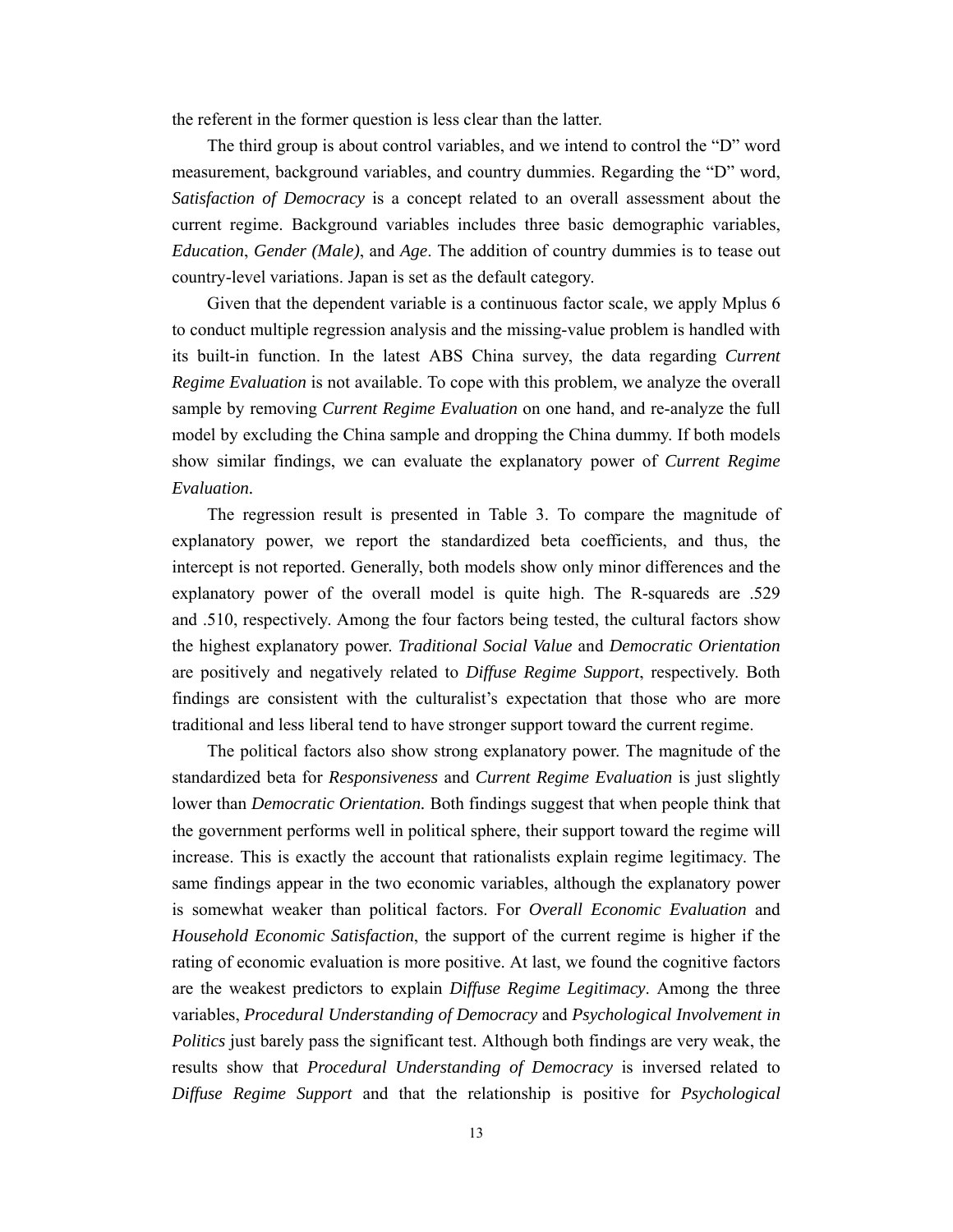*Involvement in Politics.* It is noteworthy that *Perception Bias (leniency)* does have moderate explanatory power as predicted in the macro analysis. We found that if people are more lenient in terms of government performance, they are prone to have higher support toward the current regime. This finding largely strengthens the theory of critical citizen, which claims that people become more and more critical when a democracy becomes consolidated but people feel disappointed about the government for a substantial period of time and thus lose great institutional trust for the political system.

|                                       | Overall Sample    | Without China     |
|---------------------------------------|-------------------|-------------------|
| <b>Cognitive Factors</b>              |                   |                   |
| Procedural Understanding of Democracy | $-0.018(.007)$ ** | $-0.015(.007)$ *  |
| Psychological Involvement in Politics | $.021(.008)$ **   | $.018(.008)*$     |
| Perception Bias (leniency)            | $.075(.014)$ ***  | $.070(.015)$ ***  |
| <b>Cultural Factors</b>               |                   |                   |
| <b>Traditional Social Value</b>       | $.178(.008)$ ***  | $.171(.008)$ ***  |
| <b>Democratic Orientation</b>         | $-.122(.008)$ *** | $-.117(.009)$ *** |
| <b>Political Evaluations</b>          |                   |                   |
| Responsiveness                        | $.112(.007)$ ***  | $.095(.008)$ ***  |
| <b>Current Regime Evaluation</b>      |                   | $.104(.008)$ ***  |
| <b>Economic Evaluations</b>           |                   |                   |
| <b>Overall Economic Evaluation</b>    | $.076(.012)$ ***  | $.077(.013)$ ***  |
| Household Economic Satisfaction       | $.040(.011)$ ***  | $.035(.011)**$    |
| The "D" Word                          |                   |                   |
| Satisfaction of Democracy             | $.177(.007)$ ***  | $.156(.008)$ ***  |
| <b>Background Variables</b>           |                   |                   |
| Education                             | $-.058(.008)$ *** | $-.061(.009)$ *** |
| Male                                  | $-.018(.006)$ **  | $-0.017(.007)$ ** |
| Age                                   | $.059(.007)$ ***  | $.061(.008)$ ***  |
| <b>Country Dummies</b>                |                   |                   |
| Korea                                 | $-.064(.009)$ *** | $-.070(.009)$ *** |
| China                                 | $.097(.008)$ ***  |                   |
| Mongolia                              | .009(.011)        | .019(.011)        |
| Philippines                           | $.022(.010)*$     | $.027(.010)**$    |
| Taiwan                                | .013(.008)        | .008(.008)        |
| Thailand                              | $.227(.010)$ ***  | $.235(.010)***$   |
| Indonesia                             | $.114(.010)$ ***  | $.117(.010)***$   |
| Singapore                             | $.172(.009)$ ***  | $.162(.010)***$   |
| Vietnam                               | $.240(.010)***$   | $.229(.011)$ ***  |
| Malaysia                              | $.156(.010)$ ***  | $.151(.011)***$   |
| R-sqaured                             | .529              | .510              |
| Sample Size                           | 16969             | 13556             |

**Table 3 The Factors Related to Diffuse Regime Support** 

Note: Entry is standardized beta coefficients. The default category is Japan. Level of Significance: \*p≤0.05, \*\*p≤0.01, \*\*\*p≤0.001.

 Serving as a control variable, *Satisfaction of Democracy* shows very strong explanatory power. If people are satisfied with the way democracy works, their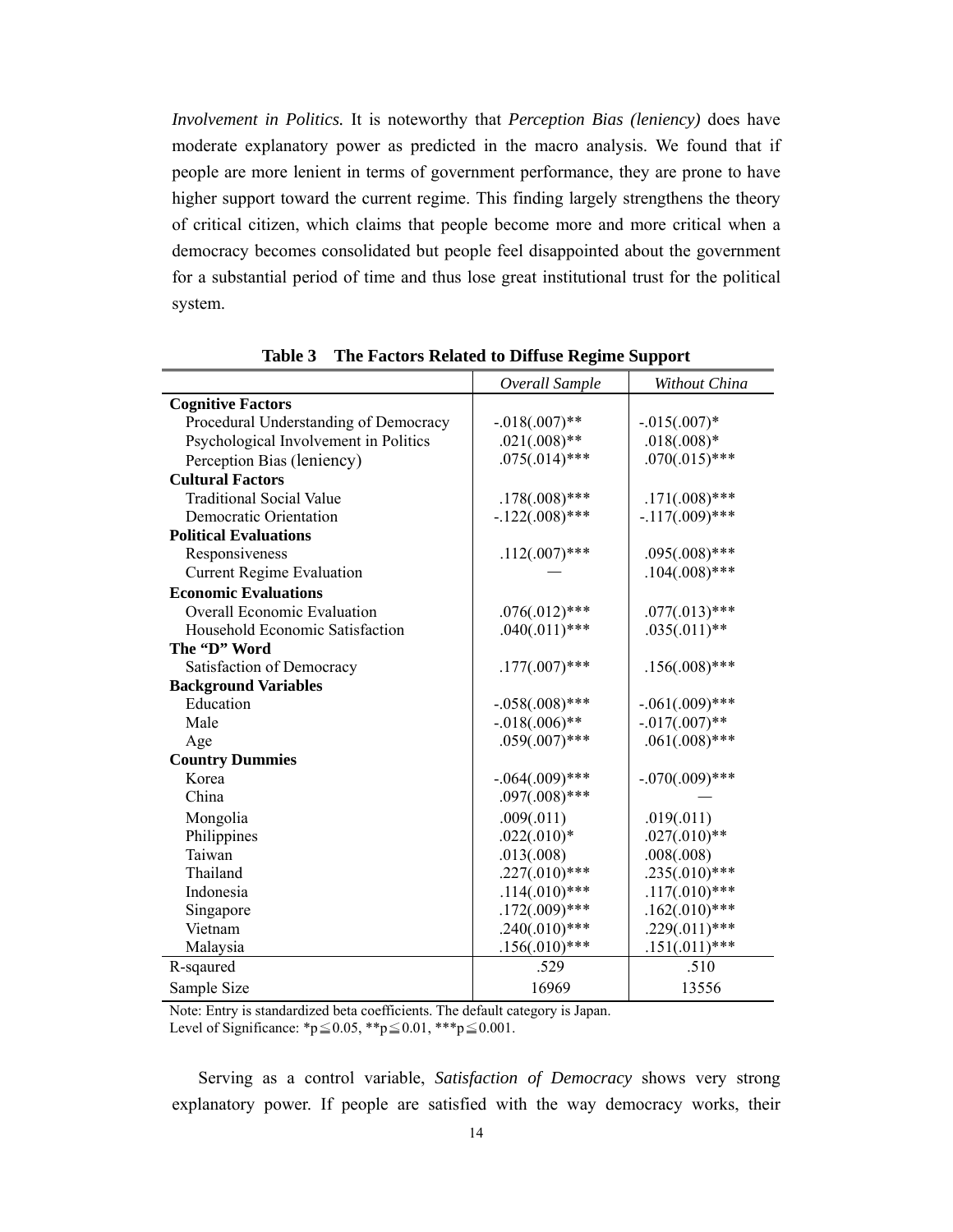support of the current regime will be stronger. The three background variables also have certain degree of explanatory power. The magnitude of standardized beta for *Education* and *Age* is moderate, while *Gender* is a much weaker predictor. Our findings indicate that lower educated, female, and older people tend to have stronger diffuse regime support. Finally, the wide variation of the countries dummies indicates that great variance remains unexplained in the country level. Except for South Korea, Mongolia and Taiwan, most of the countries have a far greater level of diffuse regime support than Japan. To unravel what explains such wide variance, we need to apply other statistical tools such as multi-level modeling.

Our micro-level analysis suggests that both ideational and rationalist theories explain the source of regime legitimacy. The strongest predictor is the cultural factor, and it follows by political and economic factors. The cognitive factor is weakest among all the major predictors. Specifically, we found that *Procedural Understanding of Democracy* has very marginal explanatory power. This implies that how people understand democracy seems not very relevant to regime legitimacy in the individual level. If this finding is true, then the debate of procedural vs. substantial democracy also becomes irrelevant since the cognitive factor plays little role to affect regime legitimacy. This conclusion is at odds with what we found in the macro-level analysis, that procedural understanding of democracy is negatively associated with diffuse regime support for the countries that either politically or economically has serious problems.

#### **Bridging the Gap between the Macro- and Micro-level Findings**

To bridge the gap between macro and micro-level findings, we first examine the correlation between procedural understanding of democracy and other explanatory variables. If we can find a strong correlation, it means that we can resort to structural equation modeling (SEM) to unravel the path effects and show how understanding of democracy affects regime legitimacy. Unfortunately, as Table 4 demonstrates, the magnitude of all correlations is smaller than .011, and only limited covariance is left for the SEM analysis. This finding also holds in the subgroup samples if we separate the countries into three groups as Figure 1 shows. Note that we do find significant heterogeneous relationships in *Perception Bias*, *Responsiveness*, and *Satisfaction o Democracy*, and they suggest that the countries with a stable democracy and mature economy tend to have different micro-level correlations as opposed to the other countries which do not possess either condition. However, these correlations are very marginal and we are not able to increase much explanatory power by specifying a structural equation model in the overall sample or the three sub-samples.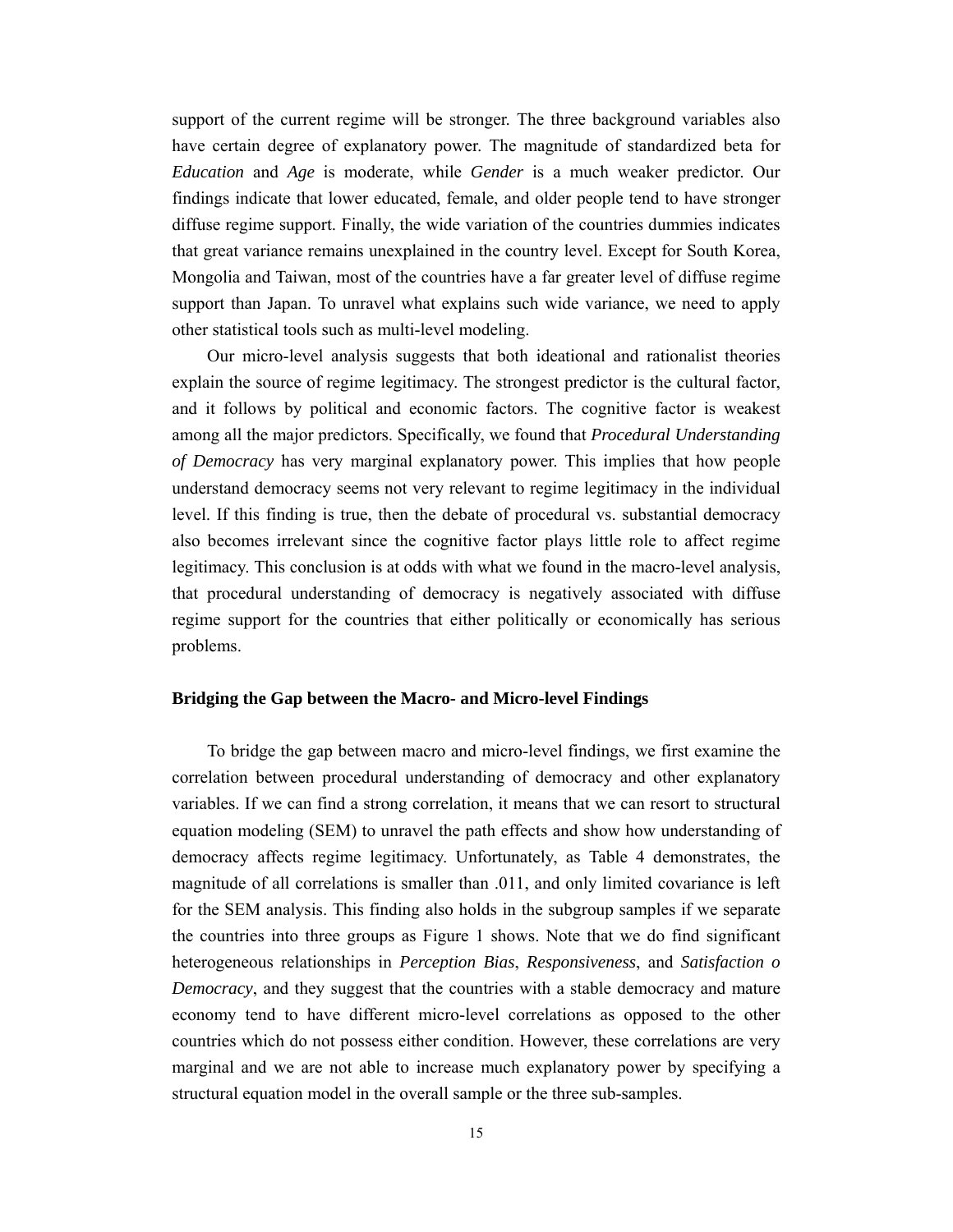|                                       | Overall   | <b>JPN,TWN</b> | MOG, PHI   | The Rest    |
|---------------------------------------|-----------|----------------|------------|-------------|
|                                       |           | <b>KOR</b>     |            |             |
| Psychological Involvement in Politics | $067***$  | $.065***$      | .022       | $048***$    |
| Perception Bias                       | .008      | $.033*$        | $-.039*$   | $-.050***$  |
| Responsiveness                        | $-066***$ | $.031*$        | $-.019$    | $-.065***$  |
| <b>Overall Economic Evaluation</b>    | $-.013$   | .054           | $-.011$    | $-0.023*$   |
| Household Economic Satisfaction       | $-023*$   | .008           | $.041*$    | $0.44***$   |
| <b>Traditional Social Value</b>       | $-.010$   | $-.018$        | $-015$     | $-.031**$   |
| Democratic Orientation                | $071***$  | $.102***$      | $076***$   | $106***$    |
| Satisfaction of Democracy             | $-089***$ | $030*$         | $-.061***$ | $-0.095***$ |
| Education                             | $071***$  | $086***$       | $.076***$  | $.069***$   |
| Male                                  | $0.57***$ | $097***$       | .008       | $0.54***$   |
| Age                                   | $-062***$ | $-0.032*$      | $-0.045*$  | $-.039***$  |

**Table 4 Correlations of Procedural Understanding of Democracy** 

Note: Level of Significance: \*p≤0.05, \*\*p≤0.01, \*\*\*p≤0.001. Sample size varies from 15842 to 16675 by the listwise method.

We notice that the wide variation of country dummies suggests that great variance exists across different countries. Thus, another strategy in data analysis is to apply a multi-level analysis to tease out individual- and country-level effects, as well as interaction between the two levels (crossover effect).<sup>19</sup> The first step of the multi-level analysis is to test a fixed-effect model with random components. Two predictors are dropped for different reasons: the data availability of *Current Regime Evaluation* in China and the collinearity problem of *Household Economic*  Satisfaction.<sup>20</sup> Our analytical purpose is to identify which variable has a significant random effect. As Table 5 reports, except for *Perception Bias*, the p-values of random component are all significant and therefore these variables will be specified a random-effect model for a further analysis. Regarding the individual-level regression coefficients, the cognitive factors again have the least explanatory power. Only *Psychological Involvement in Politics* shows a slightly positive effect. The predictors for the other three theories are very significant and all coefficient signs match with our previous individual analysis.

<sup>&</sup>lt;sup>19</sup> We apply the program of HLM 6.08 to conduct the multi-level analysis. The baseline profile is set to the groupmeans for the individual-level predictors and the grandmeans for the country-level predictors, except for *Male* which is fixed at male respondents.

<sup>&</sup>lt;sup>20</sup> Since *Perception Bias* is defined as the difference of *Overall Economic Evaluation* and *Household Economic Satisfaction*, the magnitude of correlation for *Perception Bias* and two economic variables is very high around .669, and this causes a convergence problem when we conduct a multi-level analysis. Since our regression analysis shows that *Household Economic Satisfaction* has weaker explanatory power, we decide to drop it to solve the convergence problem.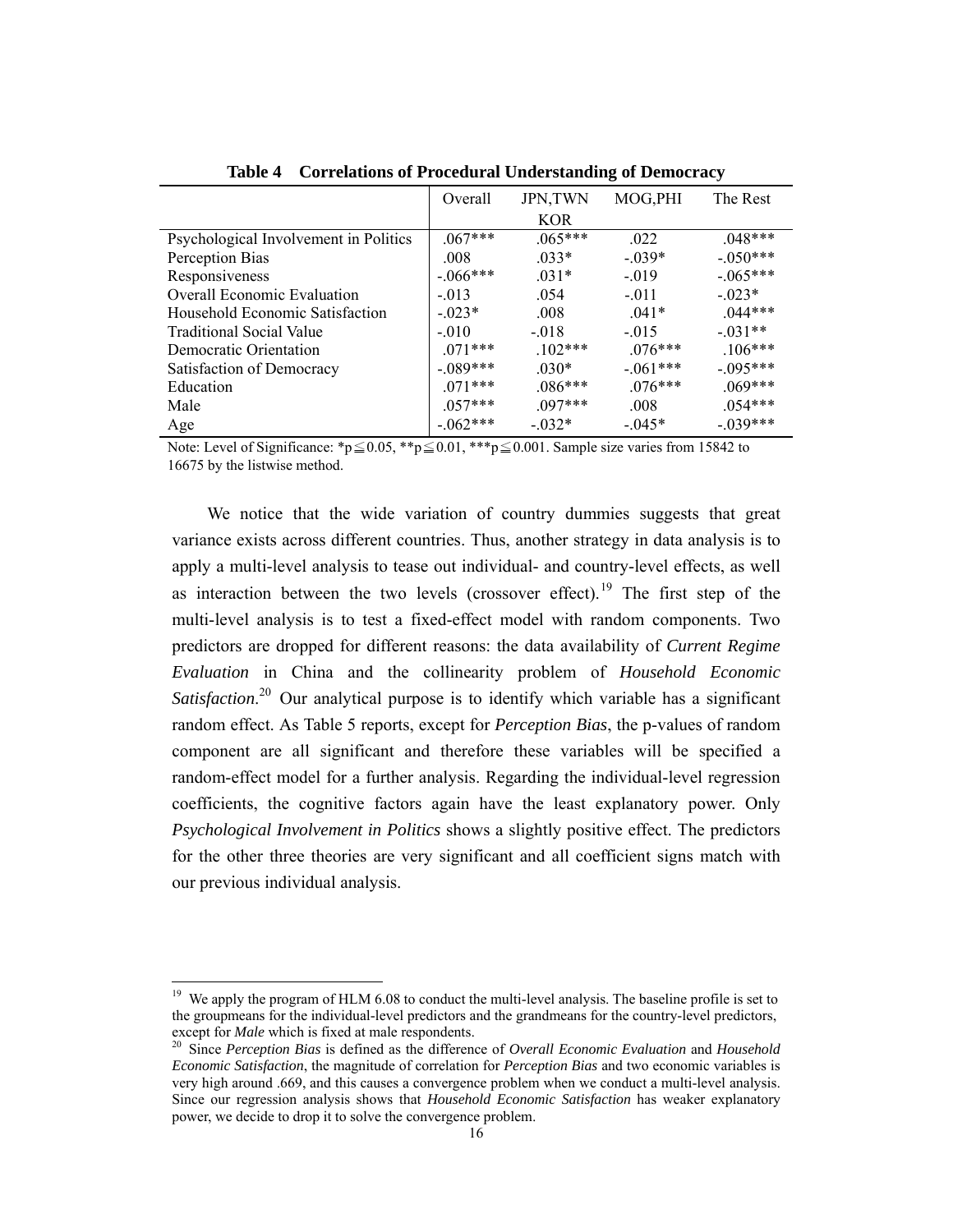|                                       | Coefficient(SE)   | P-value of Random Effect |  |
|---------------------------------------|-------------------|--------------------------|--|
| <b>Cognitive Factors</b>              |                   |                          |  |
| Procedural Understanding of Democracy | $-.072(.057)$     | .000                     |  |
| Psychological Involvement in Politics | $.031(.013)*$     | .000                     |  |
| Perception Bias (leniency)            | .004(.006)        | .187                     |  |
| <b>Political Evaluations</b>          |                   |                          |  |
| Responsiveness                        | $.113(.016)$ ***  | .000                     |  |
| <b>Economic Evaluations</b>           |                   |                          |  |
| <b>Overall Economic Evaluation</b>    | $.074(.013)$ ***  | .000                     |  |
| <b>Cultural Factors</b>               |                   |                          |  |
| <b>Traditional Social Value</b>       | $.496(.086)$ ***  | .000                     |  |
| Democratic Orientation                | $-.192(.029)$ *** | .000                     |  |
| The "D" Word                          |                   |                          |  |
| Satisfaction of Democracy             | $.194(.016)$ ***  | .000                     |  |
| <b>Background Variables</b>           |                   |                          |  |
| Education                             | $-0.010(.004)*$   | .000                     |  |
| Male                                  | $-.002(.014)$     | .005                     |  |
| Age                                   | $.002(.001)*$     | .000                     |  |
| Intercept                             | .013(.109)        | .000                     |  |
| Deviance                              | 17910.62          |                          |  |
| Number of Estimated Parameters        | 79                |                          |  |

**Table 5 A Fixed-Effect Model of Diffuse Regime Support** 

Note: Dependent Variable: Diffuse Regime Support.

Level of Significance: \*p≤0.05, \*\*p≤0.01, \*\*\*p≤0.001.

The second step of multi-level analysis is to specify a contextual-effect model by adding four relevant macro predictors: country means of *Procedural Understanding of Democracy*, country means of *Household Economic Evaluation*, and country means of *Perception Bias*, and *Level of Democracy* (reversed freedom house rating). The specification of random effect is decided by the previous findings. As the first column of Table 6 shows, all the individual-level findings remain unchanged, but the contextual effects of *Procedural Understanding of Democracy* and *Perception Bias* are very significant. This indicates the regime legitimacy becomes higher when the societal-level understanding of democracy is leaning toward the procedural end, and also when perception bias is swaying to leniency. In addition, *Level of Democracy* is barely significant and the result suggests that regime legitimacy will be higher if a country becomes more democratic.

To tease out the interaction (crossover) effects between the micro and macro levels, we make a methodological decision for the full model. That is, since the two cognitive factors show strong contextual effects, we specify both macro predictors to interact with all micro predictors that have a significant variance component. As the second column of Table 6 makes evident, Level 2-*Procedural Understanding of Democracy* has a positive crossover effect on its individual-level variable, and the result countervails to its original weak negative relationship and might even make the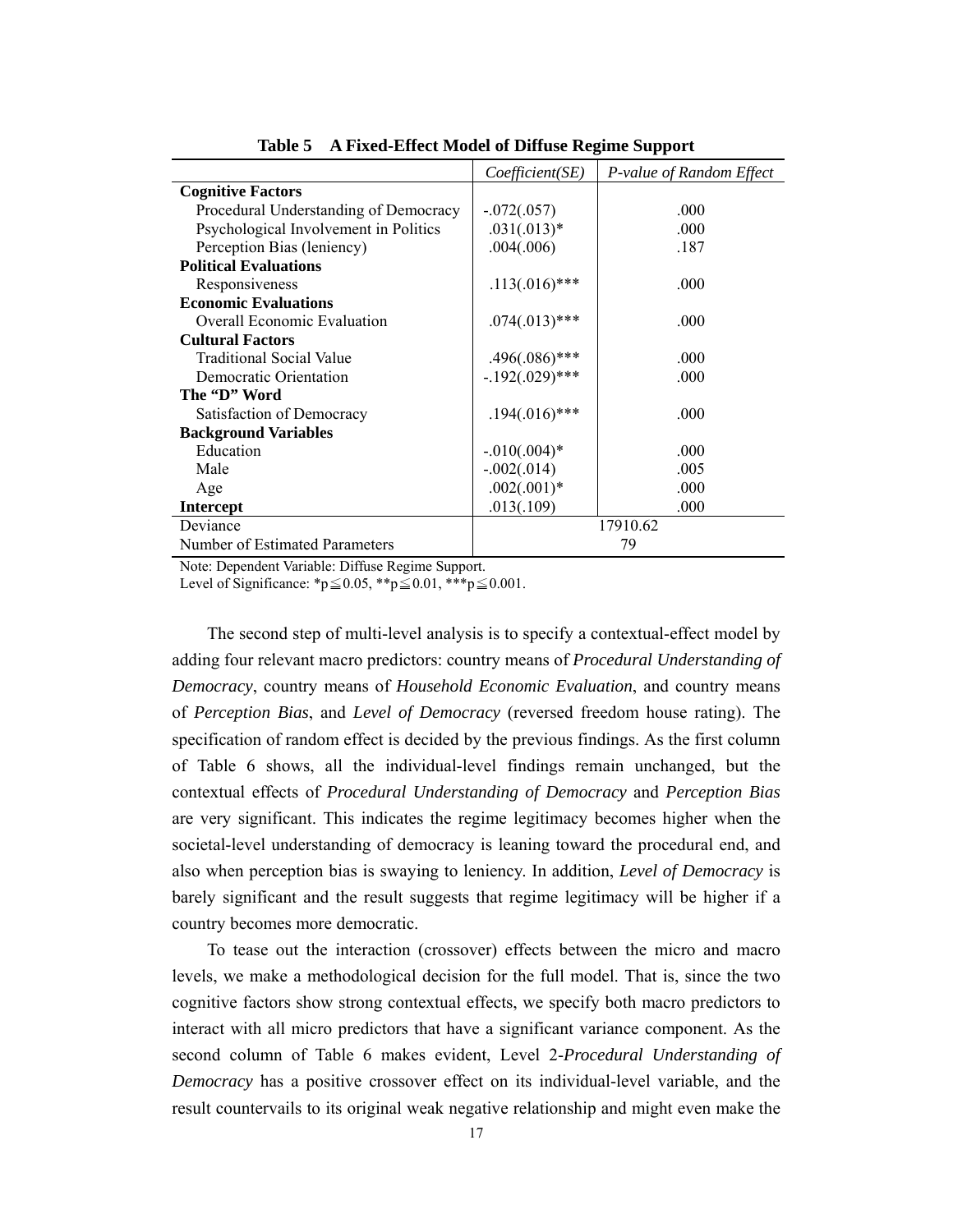relationship become positive. Level 2-*Perception Bias*, however, has a negative crossover effect that strengthens the original negative relationship between Level 1-*Procedural Understanding of Democracy* and *Diffuse Regime Support*. Furthermore, we also find another two crossover effects that involves with Level 2-*Perception Bias*. One is the positive crossover effect on *Traditional Social Value*, which reinforces the micro-level positive effect. The other is negative crossover effect on *Age*, which countervails the micro-level positive effect.

|                                                | Coefficient(SE)    | Coefficient(SE)   |
|------------------------------------------------|--------------------|-------------------|
| <b>Cognitive Factors</b>                       |                    |                   |
| Procedural Understanding of Democracy          | $-.073(.057)$      | $-.073(.032)*$    |
| Level 2- Procedural Understanding of Democracy |                    | $2.158(.555)**$   |
| Level 2- Perception Bias (leniency)            |                    | $-.199(.054)$ **  |
| Psychological Involvement in Politics          | $.031(.013)*$      | $.027(.011)*$     |
| Perception Bias (leniency)                     | .005(.004)         | .005(.004)        |
| <b>Political Evaluations</b>                   |                    |                   |
| Responsiveness                                 | $.113(.016)$ ***   | $.115(.014)$ ***  |
| <b>Economic Evaluations</b>                    |                    |                   |
| <b>Overall Economic Evaluation</b>             | $.073(.014)$ ***   | $.071(.013)$ ***  |
| <b>Cultural Factors</b>                        |                    |                   |
| <b>Traditional Social Value</b>                | $.491(.086)$ ***   | $.486(.067)$ ***  |
| Level 2- Perception Bias (leniency)            |                    | $.276(.111)*$     |
| Democratic Orientation                         | $-194(.029)$ ***   | $-.193(.027)$ *** |
| The "D" Word                                   |                    |                   |
| Satisfaction of Democracy                      | $.193(.016)$ ***   | $.195(.018)$ ***  |
| <b>Background Variables</b>                    |                    |                   |
| Education                                      | $-.010(.004)*$     | $-.009(.003)*$    |
| Male                                           | $-.003(.013)$      | $-.004(.013)$     |
| Age                                            | $.002(.001)*$      | $.002(.001)$ **   |
| Level 2-Perception Bias (leniency)             |                    | $-.003(.001)*$    |
| <b>Intercept (Contextual Effects)</b>          | .008(.072)         | .007(.055)        |
| Level 2-Procedural Understanding of Democracy  | $-3.962(.507)$ *** | $-3.733(.918)$ ** |
| Level 2-Household Economic Evaluation          | $-.048(.128)$      |                   |
| Level 2- Level of Democracy                    | $.072(.030)*$      |                   |
| Level 2-Perception Bias (leniency)             | $.376(.080)$ **    | $.440(.091)**$    |
| Deviance                                       | 17922.96           | 17956.12          |
| Number of Estimated Parameters                 | 67                 | 67                |

**Table 6 Multilevel Analyses of Diffuse Regime Support**

Dependent Variable: Diffuse Regime Support.

Level of Significance: \*p≤0.05, \*\*p≤0.01, \*\*\*p≤0.001.

To make sense the results of our multi-level analysis, we decompose the intercept and beta coefficients for Level 1-*Procedural Understanding of Democracy* and Level 1-*Traditional Social Value* into corresponding contributions from individual-level, contextual, and crossover effects. As Table 7 shows, the composite intercept of *Diffuse Regime Support* is the sum of the baseline intercept (the grandmean of diffuse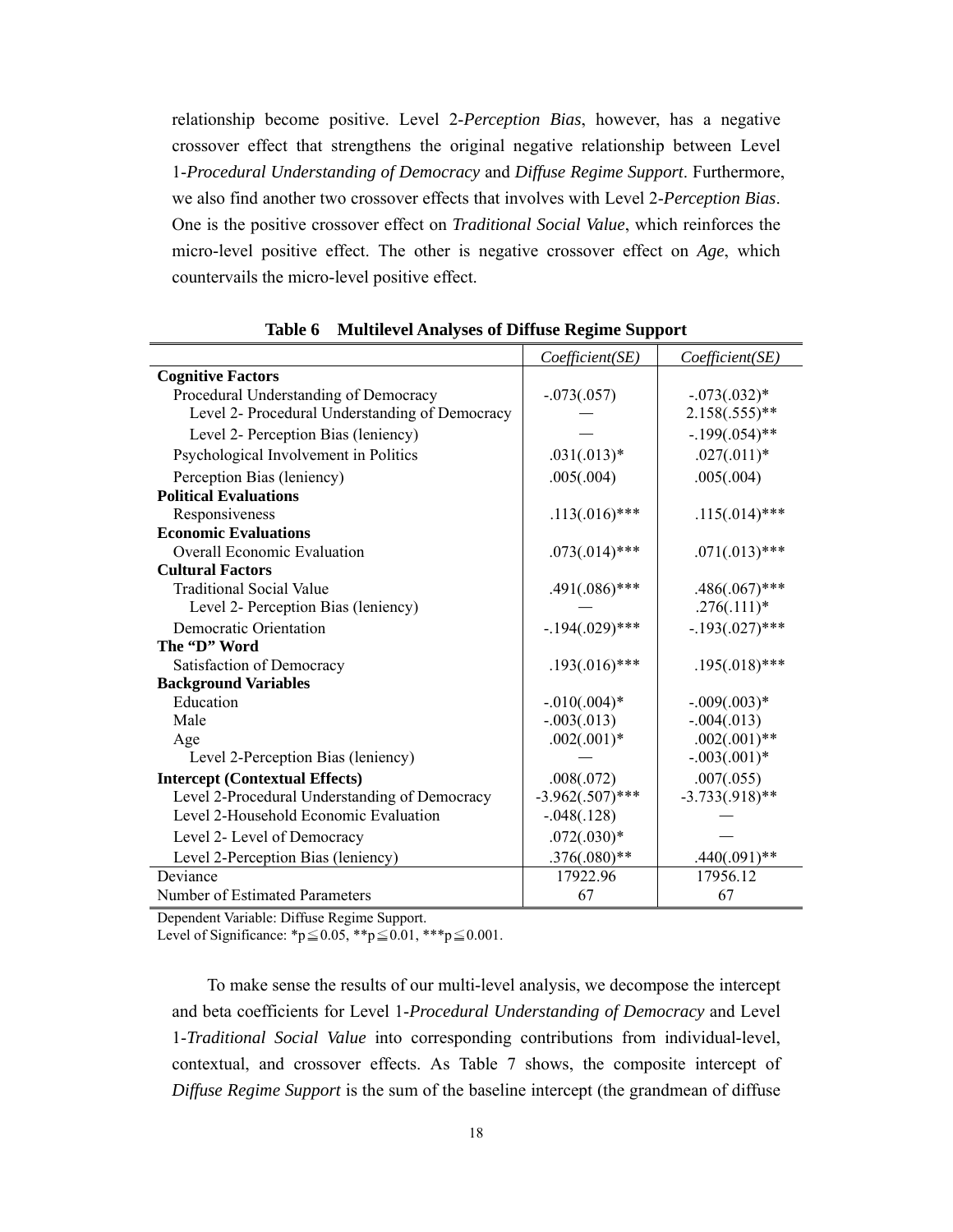regime support by holding all the variables at the baseline level) and the contributions from Level 2-*Procedural Understanding of Democracy* and Level 2-*Perception Bias*. The overall results show that all the six Asian democracies have a negative national average on *Diffuse Regime Support*, and this result corrects the raw average of Indonesia's measure reported in Table 1.

We conduct the same analysis on the crossover effect on the beta coefficient of L1- *Procedural Understanding of Democracy*. As the middle section of Table 7 makes evident, the crossover effects from Level 2-*Procedural Understanding of Democracy*  and Level 2-*Perception Bias* are cancelled out to each other in at least six countries. Specifically in the Mongolian and Philippine cases, while the high country-mean of Level 2-*Procedural Understanding of Democracy* has a great contribution to flip the beta coefficient of Level 1-*Procedural Understanding of Democracy* from negative to positive, the negative contribution from Level 2-*Perception Bia*s significantly reduces its magnitude. As a result, most of the composite beta coefficients for Level 1-*Procedural Understanding of Democracy* can only explain 7% range of the dependent variable,<sup>21</sup> except the Vietnamese case where  $13.5\%$  range is explained. It is noteworthy that all of the stable democracies have a positive beta coefficient for Level 1-Procedural Understanding. This result corrects our previous findings in the multiple regression analysis and now it fits the theoretical expectation of those who support the anchoring assumption, because people with a stronger procedural understanding of democracy incline to support the political system more.

In order to understand how great the explanatory power could be, we further decompose the crossover effect on the strongest individual-level predictor, *Traditional Social Value*. The result is reported at the bottom of Table 7. As can be seen, when all country's beta coefficients are adjusted, their composite results are all positive. This indicates that the relationships between *Traditional Social Value* and *Diffuse Regime Support* in all of the countries are consistently positive. The overall explanatory power for *Traditional Social Value* in most cases is between 20% and 30% range of the dependent variable. Apparently *Traditional Social Value* is a far more powerful micro predictor than Level 1-*Procedural Understanding of Democracy*.

At last, our previous macro-explanations claims the reason why people in stable democracies like Japan, Taiwan, and South Korea are prone to be very critical is related to their long-time disappointment about the government and the subsequent loss of institutional trust for the political system. To see whether this explanation is plausible, we conduct a bivariate analysis on *Trust in Political Institutions* and *Perception Bias (leniency)*. As Figure 4 makes evident, the correlation is positively

<sup>&</sup>lt;sup>21</sup> We evaluate the explanatory power of a predictor by estimating its maximum range of predicted values if holding other variables at the baseline profile.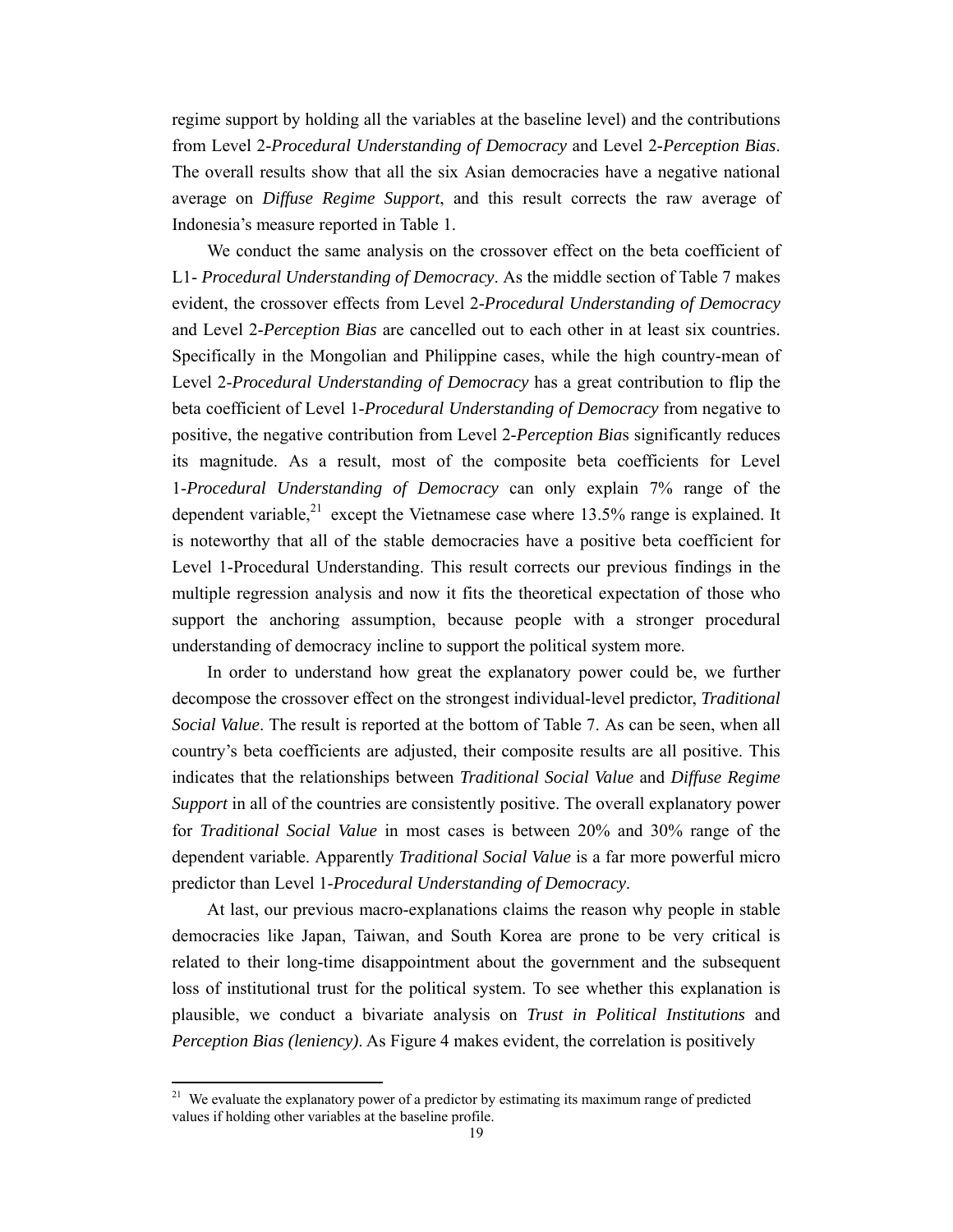|                                                                          | <b>Baseline</b> | L2-Procedural                                                                   | L2-Perception | Composite      | DV Range  |
|--------------------------------------------------------------------------|-----------------|---------------------------------------------------------------------------------|---------------|----------------|-----------|
|                                                                          | Intercept/Beta  | Understanding                                                                   | <b>Bias</b>   | Intercept/Beta | Explained |
|                                                                          |                 | Contribution                                                                    | Contribution  |                | $(\%)$    |
|                                                                          |                 | <b>Contextual Effect on Diffuse Regime Support</b>                              |               |                |           |
| Japan                                                                    | 0.007           | 0.270                                                                           | $-0.669$      | $-0.392$       |           |
| Korea                                                                    | 0.007           | $-0.066$                                                                        | $-0.198$      | $-0.257$       |           |
| China                                                                    | 0.007           | 0.083                                                                           | 0.202         | 0.292          |           |
| Mongolia                                                                 | 0.007           | $-0.328$                                                                        | 0.211         | $-0.109$       |           |
| Philippines                                                              | 0.007           | $-0.440$                                                                        | 0.136         | $-0.296$       |           |
| Taiwan                                                                   | 0.007           | 0.120                                                                           | $-0.422$      | $-0.295$       |           |
| Thailand                                                                 | 0.007           | 0.232                                                                           | $-0.119$      | 0.121          |           |
| Indonesia                                                                | 0.007           | $-0.029$                                                                        | $-0.004$      | $-0.026$       |           |
| Singapore                                                                | 0.007           | 0.158                                                                           | 0.075         | 0.239          |           |
| Vietnam                                                                  | 0.007           | 0.307                                                                           | 0.378         | 0.692          |           |
| Malaysia                                                                 | 0.007           | $-0.066$                                                                        | 0.154         | 0.095          |           |
| Crossover Effect on the Beta Coefficient of L1- Procedural Understanding |                 |                                                                                 |               |                |           |
| Japan                                                                    | $-0.073$        | $-0.156$                                                                        | 0.303         | 0.074          | 2.3       |
| Korea                                                                    | $-0.073$        | 0.038                                                                           | 0.090         | 0.055          | 1.8       |
| China                                                                    | $-0.073$        | $-0.048$                                                                        | $-0.092$      | $-0.213$       | 6.8       |
| Mongolia                                                                 | $-0.073$        | 0.189                                                                           | $-0.095$      | 0.021          | 0.7       |
| Philippines                                                              | $-0.073$        | 0.254                                                                           | $-0.062$      | 0.119          | 3.8       |
| Taiwan                                                                   | $-0.073$        | $-0.070$                                                                        | 0.191         | 0.048          | 1.5       |
| Thailand                                                                 | $-0.073$        | $-0.134$                                                                        | 0.054         | $-0.154$       | 4.9       |
| Indonesia                                                                | $-0.073$        | 0.017                                                                           | 0.002         | $-0.054$       | 1.7       |
| Singapore                                                                | $-0.073$        | $-0.091$                                                                        | $-0.034$      | $-0.198$       | 6.3       |
| Vietnam                                                                  | $-0.073$        | $-0.177$                                                                        | $-0.171$      | $-0.422$       | 13.5      |
| Malaysia                                                                 | $-0.073$        | 0.038                                                                           | $-0.070$      | $-0.104$       | 3.3       |
|                                                                          |                 | <b>Crossover Effect on the Beta Coefficient of L1- Traditional Social Value</b> |               |                |           |
| Japan                                                                    | 0.486           |                                                                                 | $-0.420$      | 0.066          | 3.3       |
| Korea                                                                    | 0.486           |                                                                                 | $-0.124$      | 0.362          | 18.0      |
| China                                                                    | 0.486           |                                                                                 | 0.127         | 0.613          | 30.4      |
| Mongolia                                                                 | 0.486           |                                                                                 | 0.132         | 0.618          | 30.7      |
| Philippines                                                              | 0.486           |                                                                                 | 0.086         | 0.572          | 28.4      |
| Taiwan                                                                   | 0.486           |                                                                                 | $-0.265$      | 0.221          | 11.0      |
| Thailand                                                                 | 0.486           |                                                                                 | $-0.075$      | 0.411          | 20.4      |
| Indonesia                                                                | 0.486           |                                                                                 | $-0.003$      | 0.483          | 24.0      |
| Singapore                                                                | 0.486           |                                                                                 | 0.047         | 0.533          | 26.5      |
| Vietnam                                                                  | 0.486           |                                                                                 | 0.237         | 0.723          | 35.9      |
| Malaysia                                                                 | 0.486           |                                                                                 | 0.097         | 0.583          | 28.9      |

**Table 7 Decomposing the Composite Intercept/Beta** 

Note: All the results are computed by holding the case at the baseline profile.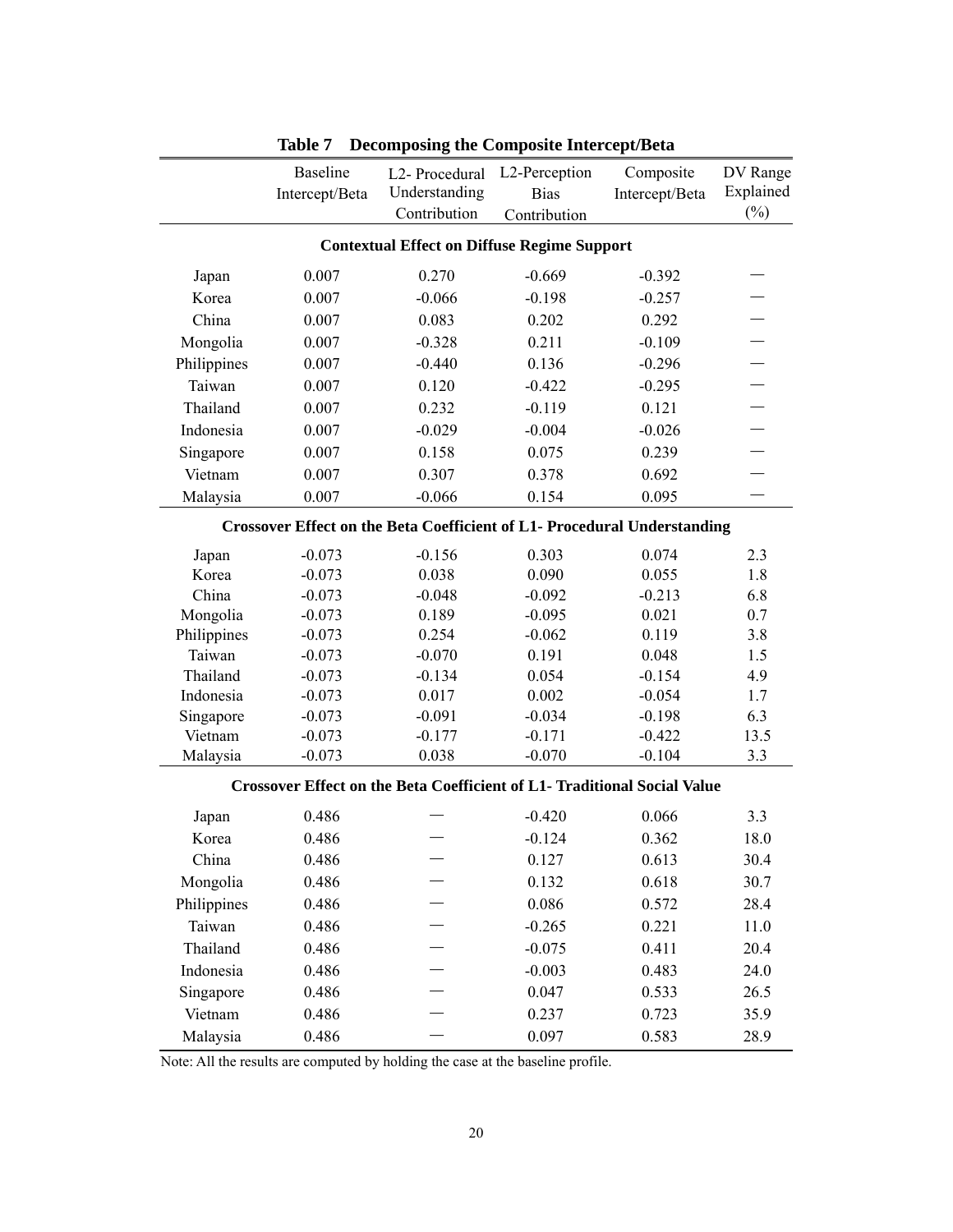

## **Figure 4 Scatter Plot of Institutional Trust and Perception Bias (Leniency)**



significant by  $r = .652$  with a p-value .020. The scatter shows that the criticalness of Japan, Taiwan, and South Korea is strongly associated with the lack of institutional trust for the political system. For the rest Asian countries, this problem is not serious and we found that their leniency in perception bias is clearly related to their higher trust in institution. This finding provides an alternative explanation other than the measurement-error theory to explain the puzzle why stable Asian democracies with a mature economy have less regime legitimacy than other less-democratic countries.

#### **Conclusions**

What do we know about regime legitimacy? How understanding of democracy can explain regime legitimacy? Our empirical analysis concludes at least six major findings. First, the cultural factors have the strongest explanatory power on regime legitimacy, and the cognitive factors have the least. The political and economic factors are in-between. Second, great variance of regime legitimacy is explained by the country dummies. This suggests that contextual and crossover effects are very significant. Third, our macro analysis indicates that procedural understanding of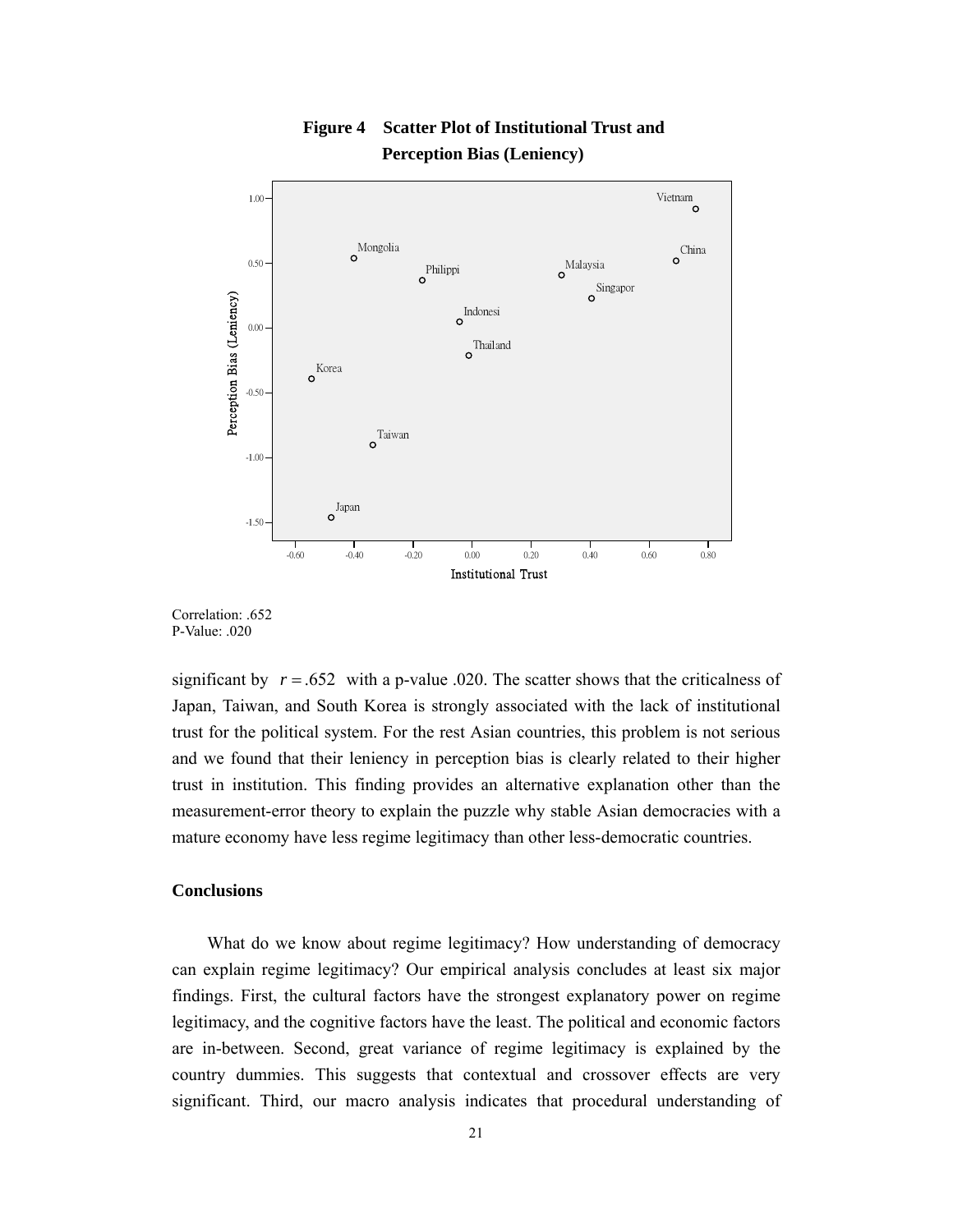democracy is inversed related to regime legitimacy. But this result could be spurious if we exclude the Mongolian and Philippine cases. Fourth, through the multi-level analysis, we found that the cognitive factors have strong contextual effects on regime legitimacy. Country-level procedural understanding of democracy is inversely related to regime legitimacy, but lenient country-level perception bias is positively related to regime legitimacy. Fifth, we also found that the weak individual-level relationship between procedural understanding of democracy and regime legitimacy can be explained by the countervailing crossover effects of two macro-level cognitive variables. Specifically, country-level procedural understanding of democracy has a positive contribution to its individual-level beta coefficient but this effect will be cancelled out by the negative contribution from country-level perception bias. Sixth, the obscurity of the findings between understanding of democracy and regime legitimacy is mainly associated with another cognitive factor, perception bias. This factor exerts great influence not just in the individual level, but also in the country level and via the interaction of both levels.

What is the nature of the perception bias? Our analysis indicates that perception bias will tend to emerge when a country becomes democratized. Perception bias in those countries which maintain a stable democracy and a mature economy will lean towards criticalness. On one hand, people in those countries will raise the standard when they evaluate government performance since both the political and economic systems have reached a mature level and citizens in such a context are acculturated into tough customers. On the other hand, empirical evidence shows that people in these countries for a long time are disappointed with the government and thus have significantly lost their trust in political institutions. Both phenomena drive people's understanding of democracy moving to the substantial end and simultaneously decrease diffuse regime support. Perception bias exerts its influence in the opposite direction when a country manages to maintain a stable democracy but fails to build a mature economy. In this situation, people realize that democracy by itself does not help solving their economic problem, but they need a reason to hold onto the belief in the current system. Therefore, they tend to become lenient towards government performance and adjust their understanding of democracy to the procedural end in resolving the cognitive dissonance. A similar explanation can be applied to those non-democracies that have great economic performance. People under such a context understand that economic development might not help the democratization process, and therefore they adjust their understanding of democracy to the substantial end and such an adjustment legitimizes their current system. In both cases, perception bias swings to the lenient end because the political system simply fails to provide either political freedom or economic prosperity.